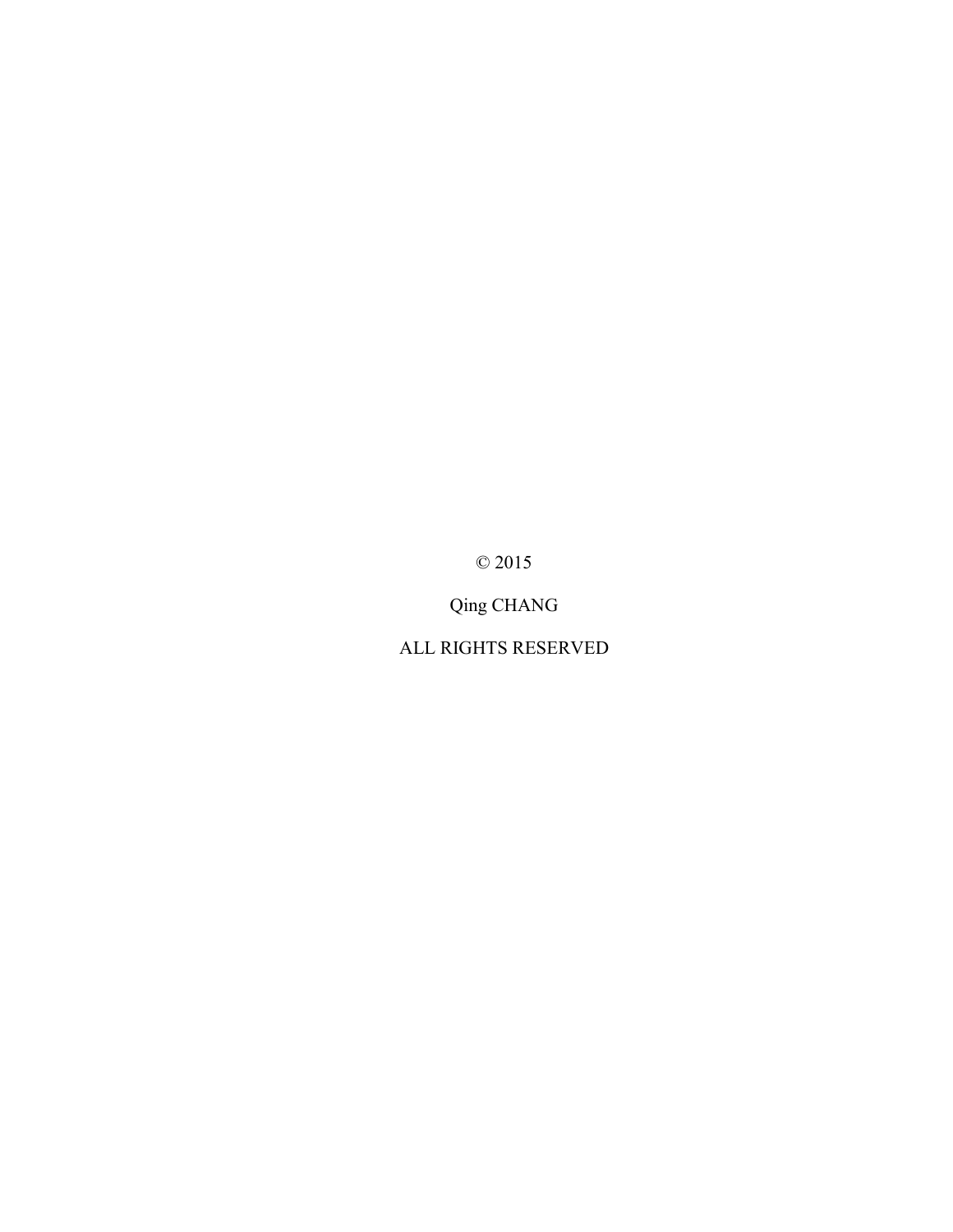# EFFECT OF STAPHYLOCOCCAL ENTEROTOXIN A (SEA) ON CELL PROLIFERATION IN THE DENTATE GYRUS AND HIPPOCAMPAL-DEPENDENT

# LEARNING AND MEMORY

By

# QING CHANG

A thesis submitted to the

Graduate School-New Brunswick

Rutgers, the State University of New Jersey

In partial fulfillment of the requirements

For the degree of

Master of Science

Graduate Program in Psychology

Written under the direction of

Alexander W. Kusnecov

And approved by

 $\mathcal{L}_\text{max}$  , where  $\mathcal{L}_\text{max}$  and  $\mathcal{L}_\text{max}$ 

 $\mathcal{L}_\text{max}$ 

New Brunswick, New Jersey

 $\mathcal{L}_\text{max}$  , where  $\mathcal{L}_\text{max}$  and  $\mathcal{L}_\text{max}$  and  $\mathcal{L}_\text{max}$ 

October, 2015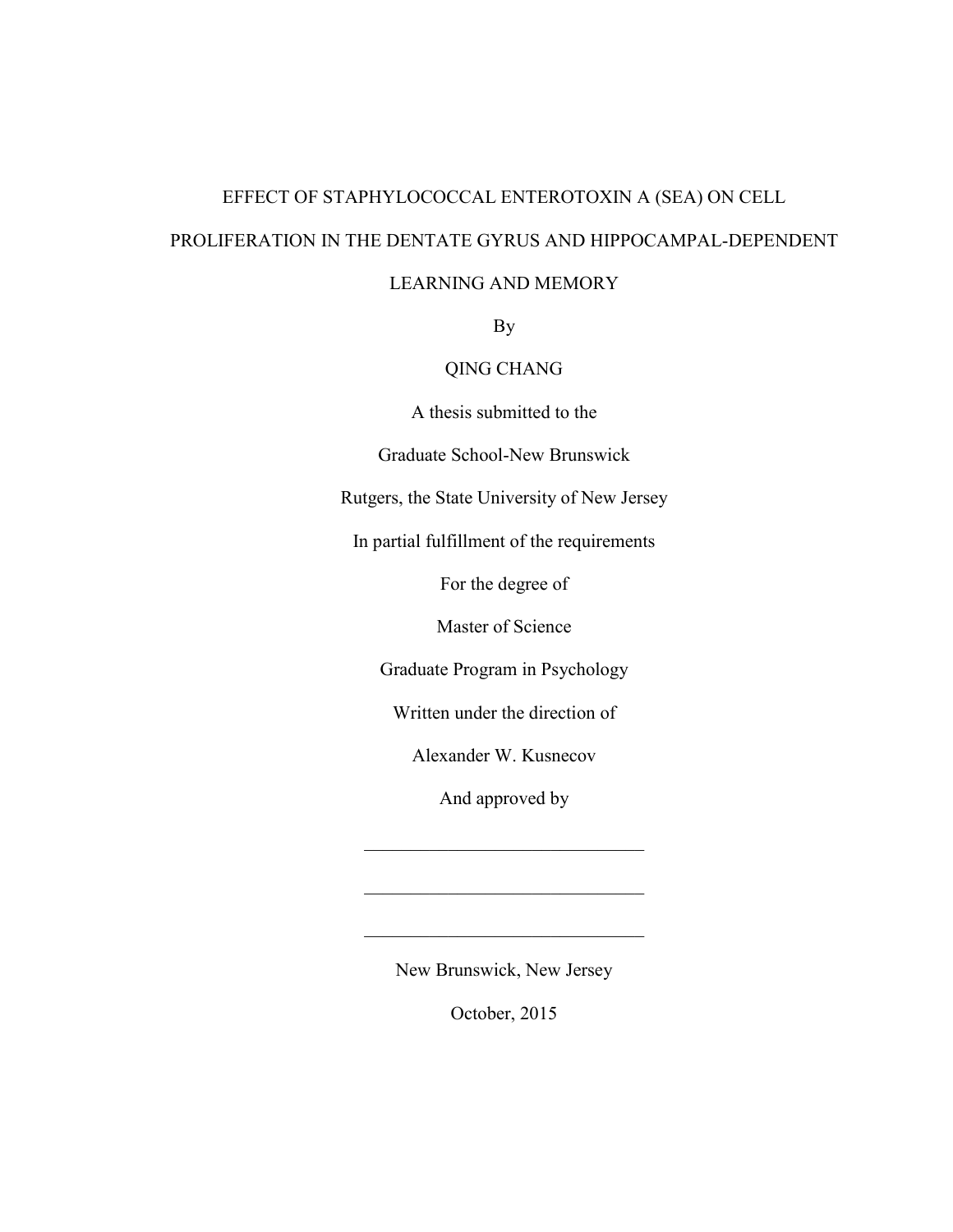# ABSTRACT OF THE THESIS

# EFFECT OF STAPHYLOCOCCAL ENTEROTOXIN A (SEA) ON CELL PROLIFERATION IN THE DENTATE GYRUS AND HIPPOCAMPAL-DEPENDENT LEARNING AND MEMORY

By QING CHANG

Thesis director:

Alexander W. Kusnecov

Staphylococcal enterotoxin A (SEA) is known as a T cell superantigen, with wellcharacterized neurobiological and endocrine effects. We have quantified the survival of new cells, labeled with BrdU, in the dentate gyrus of the hippocampus after SEA or Saline injection into male C57BL/6 mice. A reduction of BrdU+ cells was found on Day 11 after SEA treatment, but not on Day 4. This suggests that BrdU+ cell retention was reduced by T cell activation. To determine if this decline in BrdU+ cells might predict deficits in spatial learning, a second experiment was conducted in which the effect of SEA treatment on spatial navigation learning in the Morris water maze (MWM) and the water-based Radial Arm Maze (wRAM) was investigated. Male C57BL/6J mice were given 5 ug SEA ( $N=7$ ) or Saline ( $N=7$ ) and then subjected to MWM hidden platform (HP) training. Two weeks after the final MWM training, mice were subjected to 8 days of water-based radial arm maze (wRAM) training. The results showed no major SEA effect on initial MWM learning. Further, wRAM learning was not affected by SEA-treated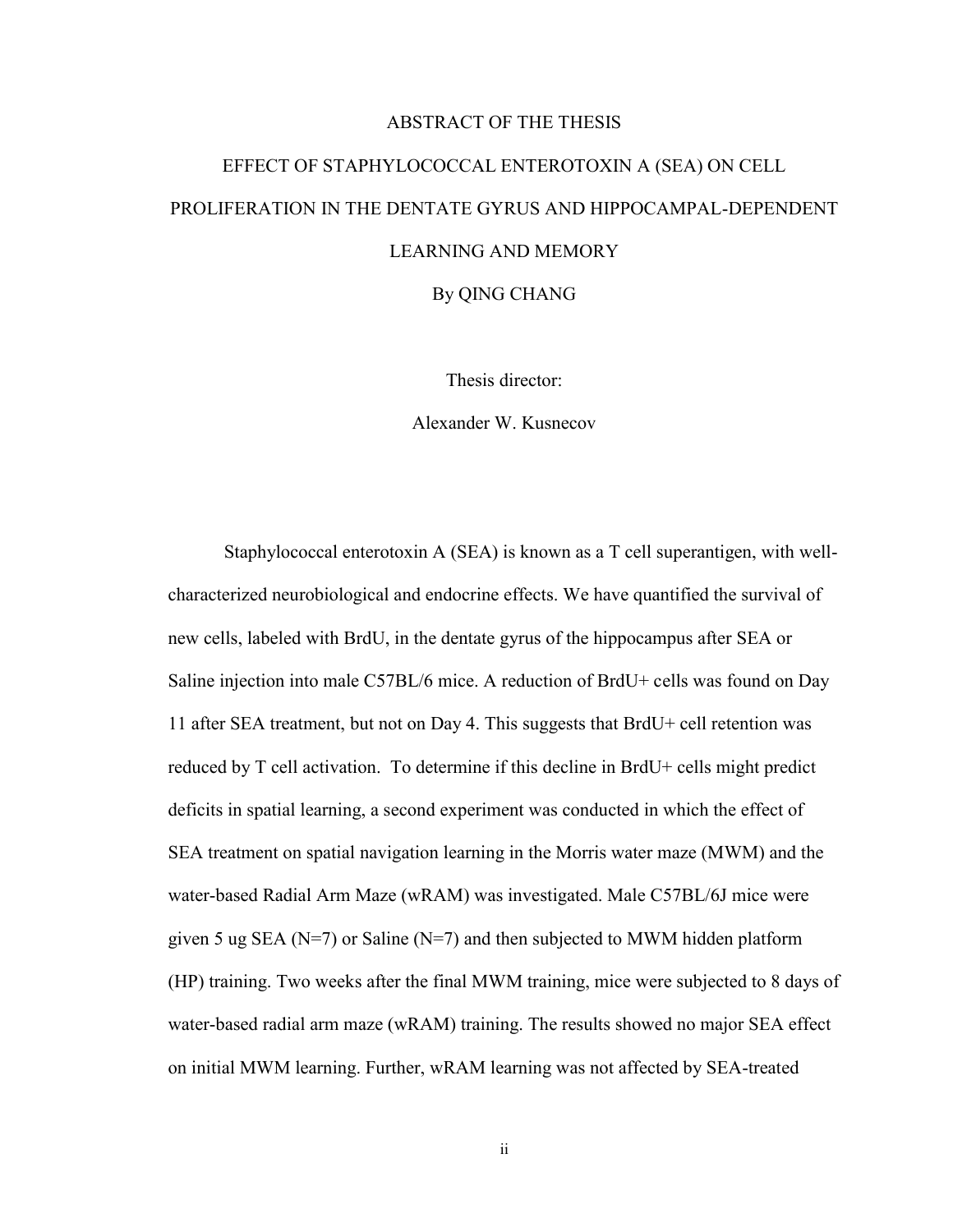mice, but interfered with the interaction of SEA treatment and MWM pre-exposure. This may be due to a reduction in cognitive flexibility.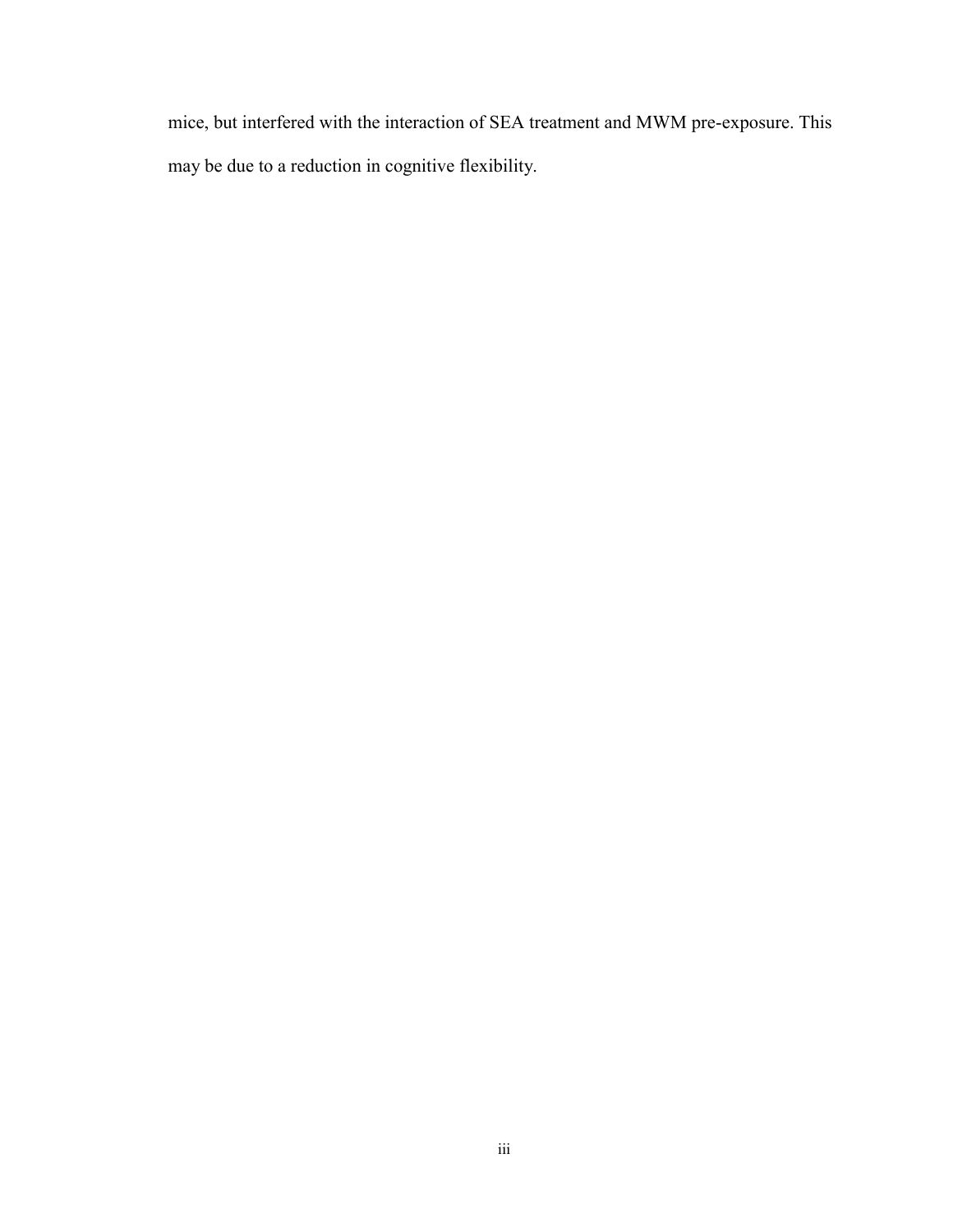# **Acknowledgement**

I would like to thank the members of my committee, Dr. Alexander Kusnecov, Dr. Tracey Shors and Dr. George Wagner for their guidance and support. I would also like to thank current and former members of the Kusnecov Lab, especially Elyse Mallimo, Dmitri Zorine, Shivangi Patel, Melissa Butler, Michael Steinfeld and Nizmi Ponery, without whom this project would not have been possible. I would like to thank my family and friends for all of their love, company and encouragement. I'm especially grateful to my parents. Thank you for the boundless love that raise me up through all difficulties. I'm very grateful to my fiancé, Yefei, for the infinite patience and understanding across the seas. Finally, I would like to express my deepest gratitude to my advisor, Dr. Alexander Kusnecov. Thank you for your unconditional support and guidance throughout this project. I learnt not only the facts, but also a broader perspective to understand research, and for that I am truly thankful.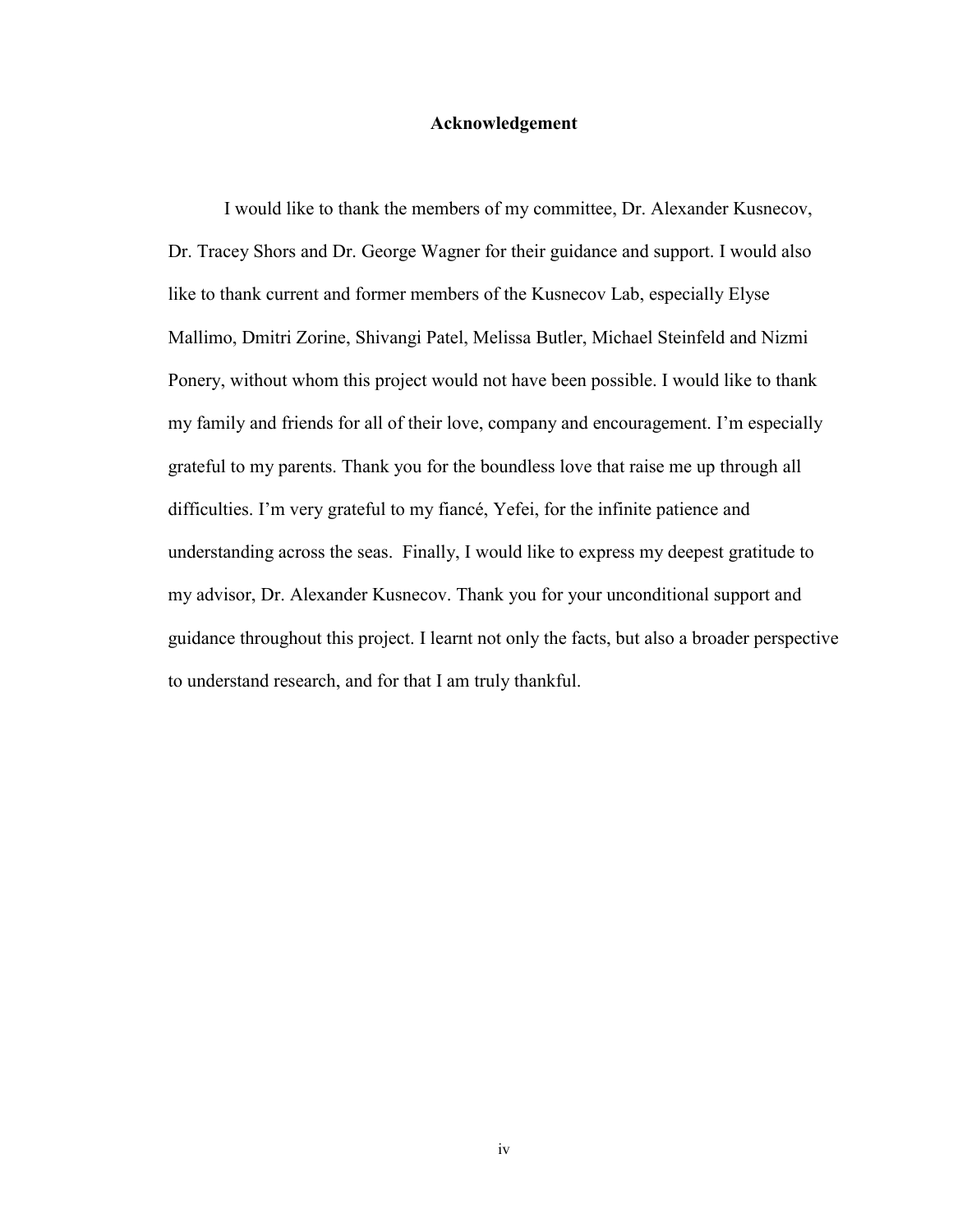# **Table of contents**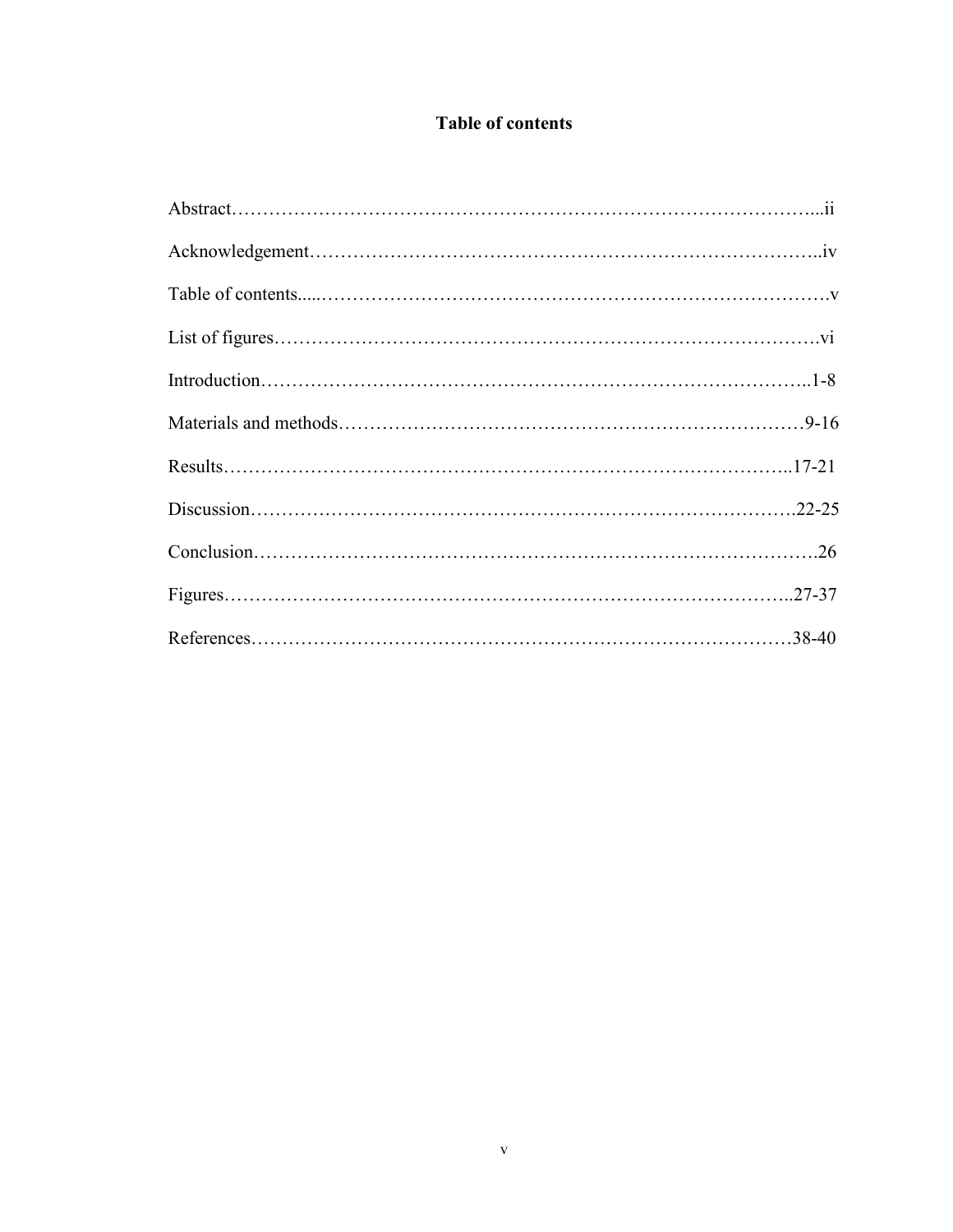# **List of Figures**

| Figure 7. Experiment 2: Latency to reach escape platform in VP training of wRAM33  |  |
|------------------------------------------------------------------------------------|--|
| Figure 8. Experiment 2: Latency to reach escape platform in HP training of wRAM34  |  |
| Figure 9. Experiment 2: Latency to reach platform in HP training of SEA groups  35 |  |
| Figure 10. Experiment 2: The percentage of travelling distance in targeted area36  |  |
| Figure 11. Experiment 2: Average latency to reach target zone37                    |  |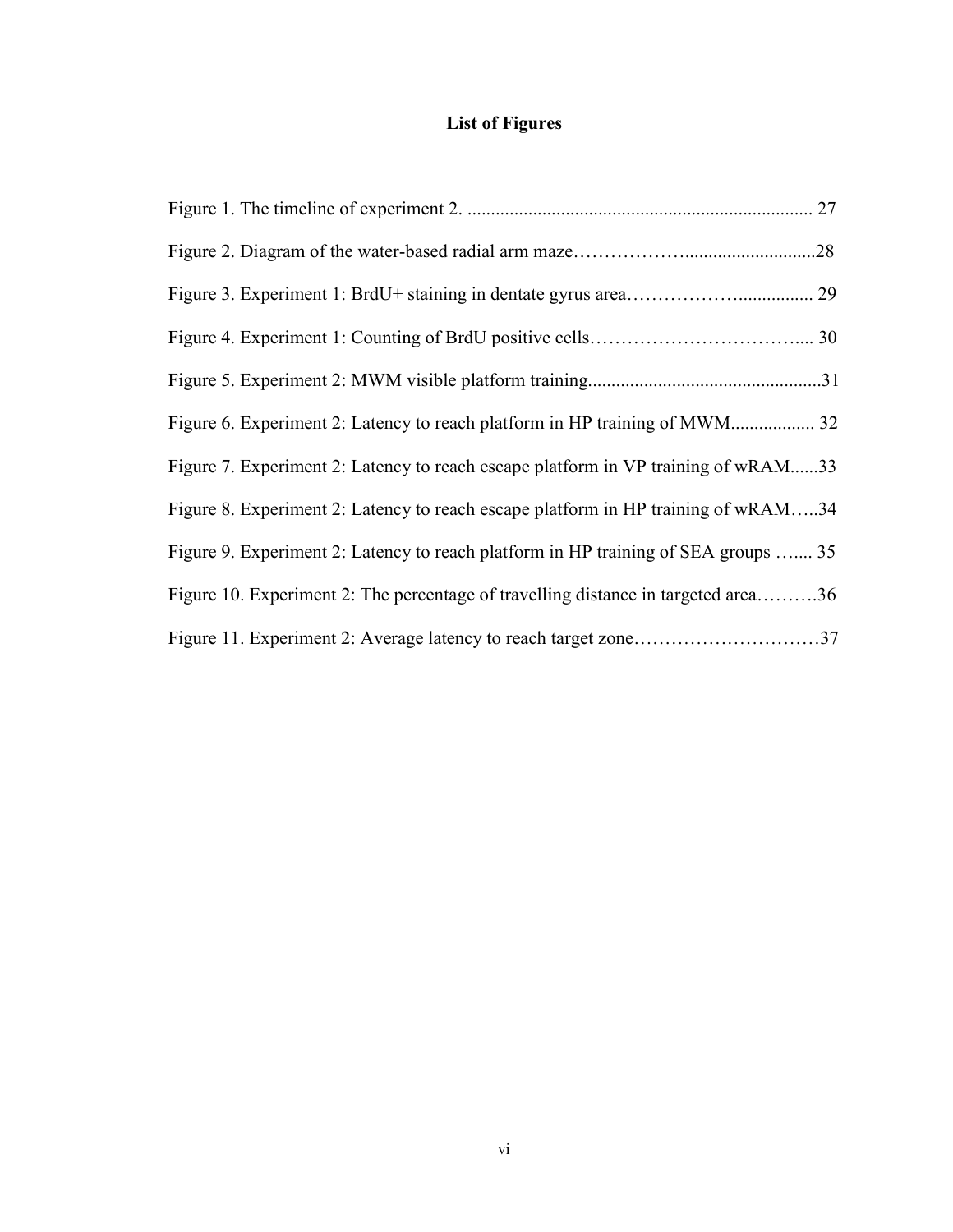# **Introduction**

The central nervous system (CNS) can be influenced by a number of physiological changes, including immunological activity. Apart from the CNS functional changes that result from conventional sensory stimuli, such as visual and audio input, the immune system is found to have influence on CNS activation by regulating the immune activation and sensibility of the entire body toward external and internal antigen. The effect of cytokines on CNS is a classic example. Cytokines are proteins with a small molecular weight, mostly released by cells of the immune system, targeting at immune cells as well as cells involved in other functions, such as neurons. Pathogens and their toxins are considered as antigens and can strongly activate the immune system, causing immune cellular proliferation, antibody production, and the release of regulatory molecules called cytokines. Cytokine receptors are expressed on neurons, and the neuromodulatory effects of cytokines hence alter behavior and physiological function of the neurons. The present thesis will focus on this line of research, testing the effect of immune challenge with staphylococcal enterotoxin A (SEA) on neurogenesis in the dentate gyrus of hippocampus and the effect of SEA on spatial learning.

#### **1. Overview of the immune system**

The immune system consists of molecules, cells, tissues and organs that distinguish self from non-self and eliminate the latter to protect the organism. The nonself agents can vary from external pathogens, such as bacteria and viruses, to internal factors, such as tumor cells and apoptotic cells. Immune organs are comprised of bone marrow, thymus, spleen and lymph nodes. All types of leukocyte (including T cells) are differentiated from bone marrow multipotent hematopoietic stem cells (Kumar and Jack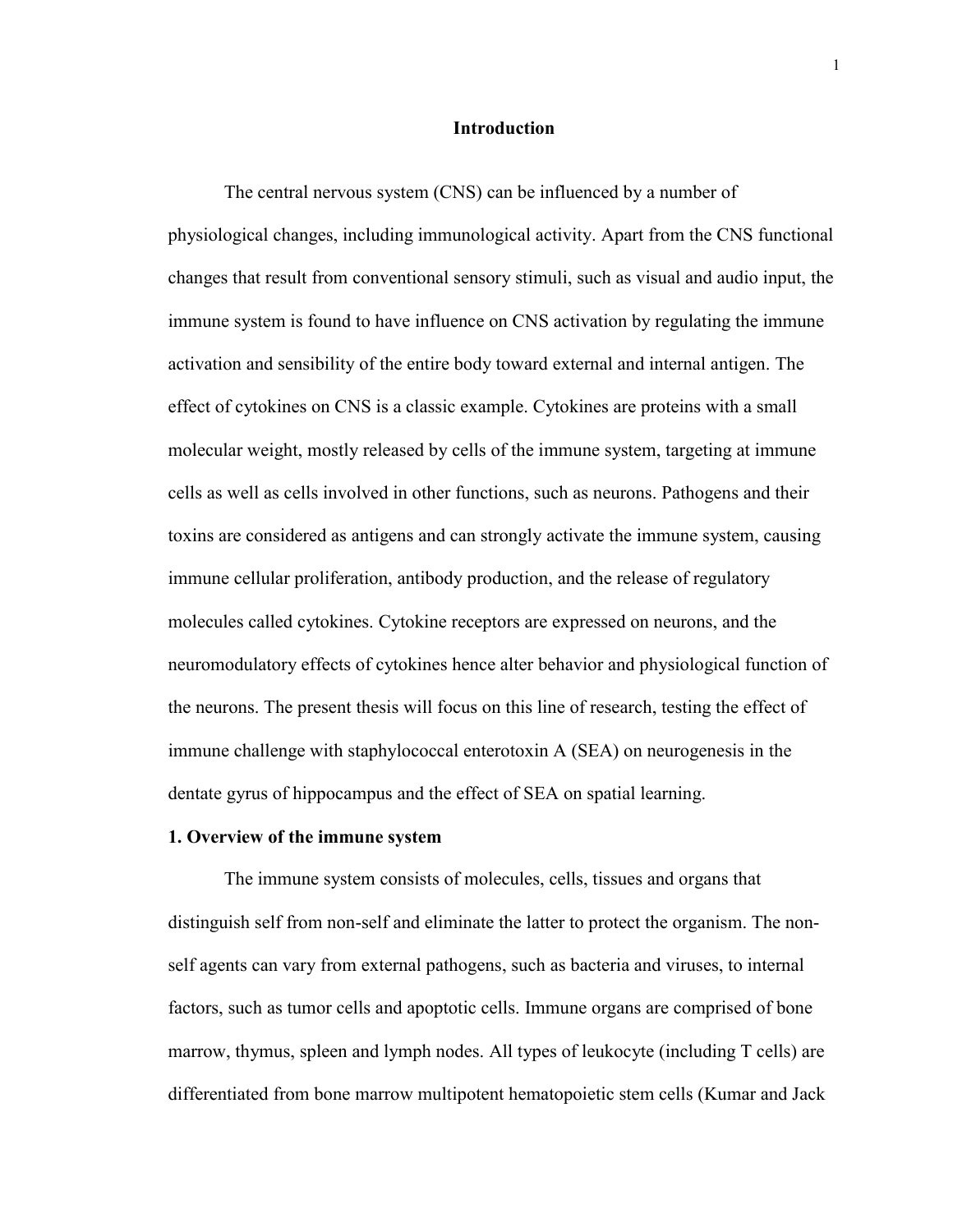2006). Different types of immune cells are all specialized in function throughout the sequence of immune activity. They are also mobile and either range from blood circulation system and lymph circulation system, or reside in tissue and organs to prevent possible infection.

The immune reaction can be classified into categories, namely innate immune immunity and adaptive immune immunity, with the latter divided into humoral immunity and cell-mediated immunity.

The innate immune system consists of cells and molecules that are able to defend against pathogen broadly and instantly. The innate immune system could be subdivided into 1) anatomical barriers, 2) phagocyte, neutrophil, dendritic cell and natural killer (NK) cell, and 3) the complement system. The innate immune system does not possess memory, and reacts to a broad range of antigens within hours.

Adaptive immunity reacts more precisely toward detected specific antigens. The adaptive immune cells are able to specifically recognize the individual antigens by their peptide sequence. These cells proliferate and exert potent mechanisms to neutralize and/or eliminate the antigen. The adaptive immune system could be subdivided into 1) humoral immunity mediated by B lymphocytes and the antibody derived from it, and 2) cell-mediated immunity mediated by T lymphocytes.

Leukocytes generate molecules such as antibodies, cytokines and chemokines that conduct different immune functions. Cytokines are generally released by cells of the immune system, in particular macrophages and T cells, targeting other immune cells as well as cells involved in other functions, such as neurons. For instance, activated T helper cells (Th cell) modulate the activity of other immune cells by releasing several type of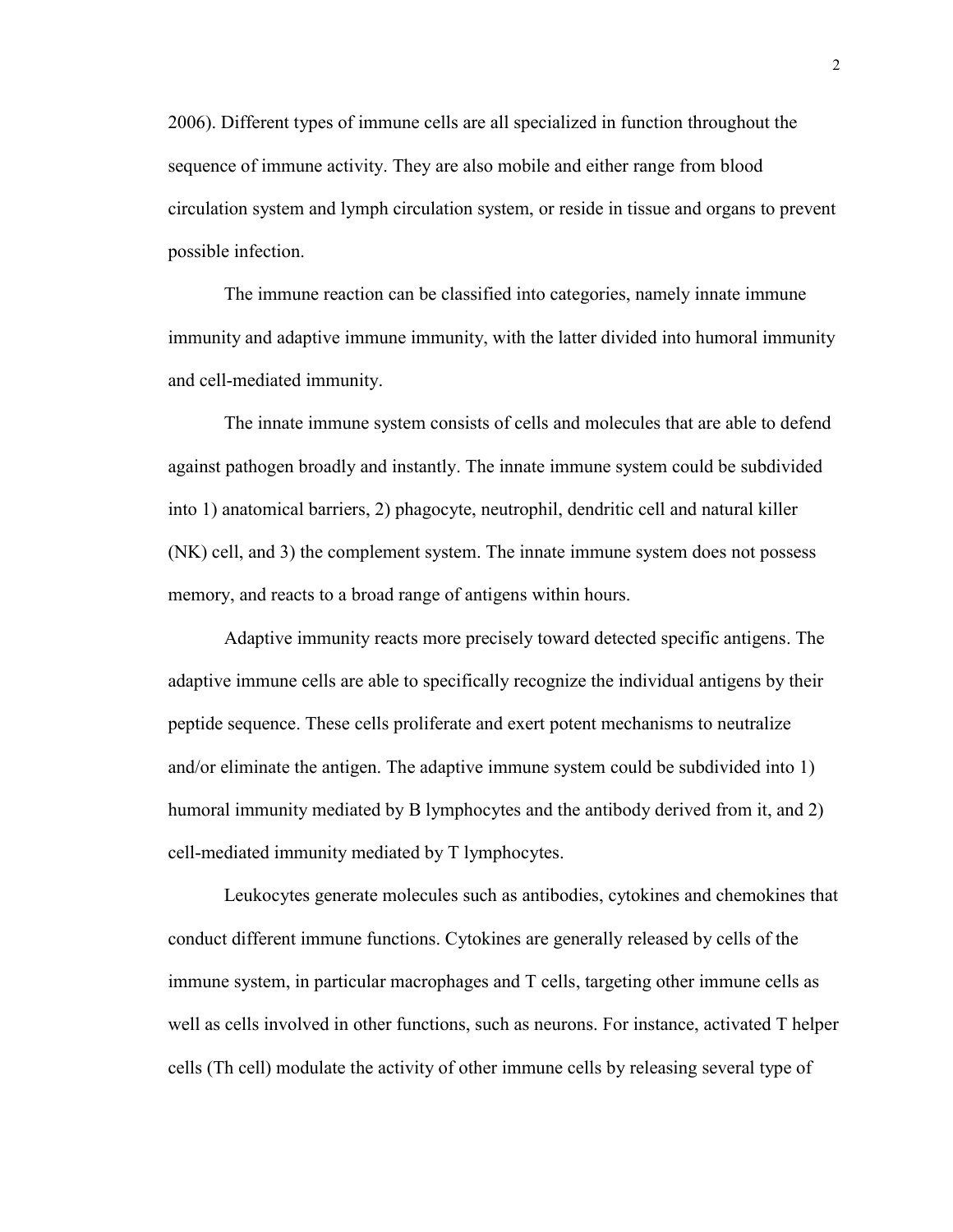cytokines. The Th1 cell subset secrete tumor necrosis factor alpha (TNF $\alpha$ ) and interleukin-2 (IL-2) and exert local (i.e., activation of macrophage) and systemic (i.e., maximize the proliferation of cytotoxic CD8+ T cells) effects that promote inflammation. The Th2 cell secretes interleukin-4 (IL-4), interleukin-5 (IL-5), interleukin-6 (IL-6), interleukin-9 (IL-9) and interleukin-13 (IL-13) that stimulate B-cells into proliferation, induce antibody class switching and increase neutralizing antibody production (Mitsuyama and Liu, 2008). Besides proimflammatory effects, certain cytokines also exert anti-inflammatory effects. For instance, Th2 cells secrete IL-10 which down regulates pro-inflammatory cytokines such as  $IL-2$ ,  $IL-3$ , and  $TNF\alpha$  (Murphy and Reiner 2002). Cytokines enable leukocytes to communicate and exert effective and appropriate immune responses.

# **2. T cell antigen recognition and Superantigens (SAgs)**

2.1 T cells and T cell receptor (TCR)

Generated from bone marrow, immature T cells migrate to the thymus where they undergo thymic selection mainly focusing on T cell receptor (Germain 2002). The T cell receptor (TCR) is a molecule located on the surface of T cells. It is one of the key molecules of antigen recognition. During the maturation in thymus, T cell co-receptors are expressed as well, dividing T cells into CD4+ and CD8+ subgroups and differentiate in their function (Jameson and Bevan 1998). This T cell maturation in the thymus finishes at an organism's early age, with fully mature T cells entrance in enter the periphery (in transport via the blood and lymph circulation).

TCR is consisted of two different protein chains. In humans, 95% of T cells bear TCR that is composed of an alpha and beta chain, whereas 5% of T cells have TCR that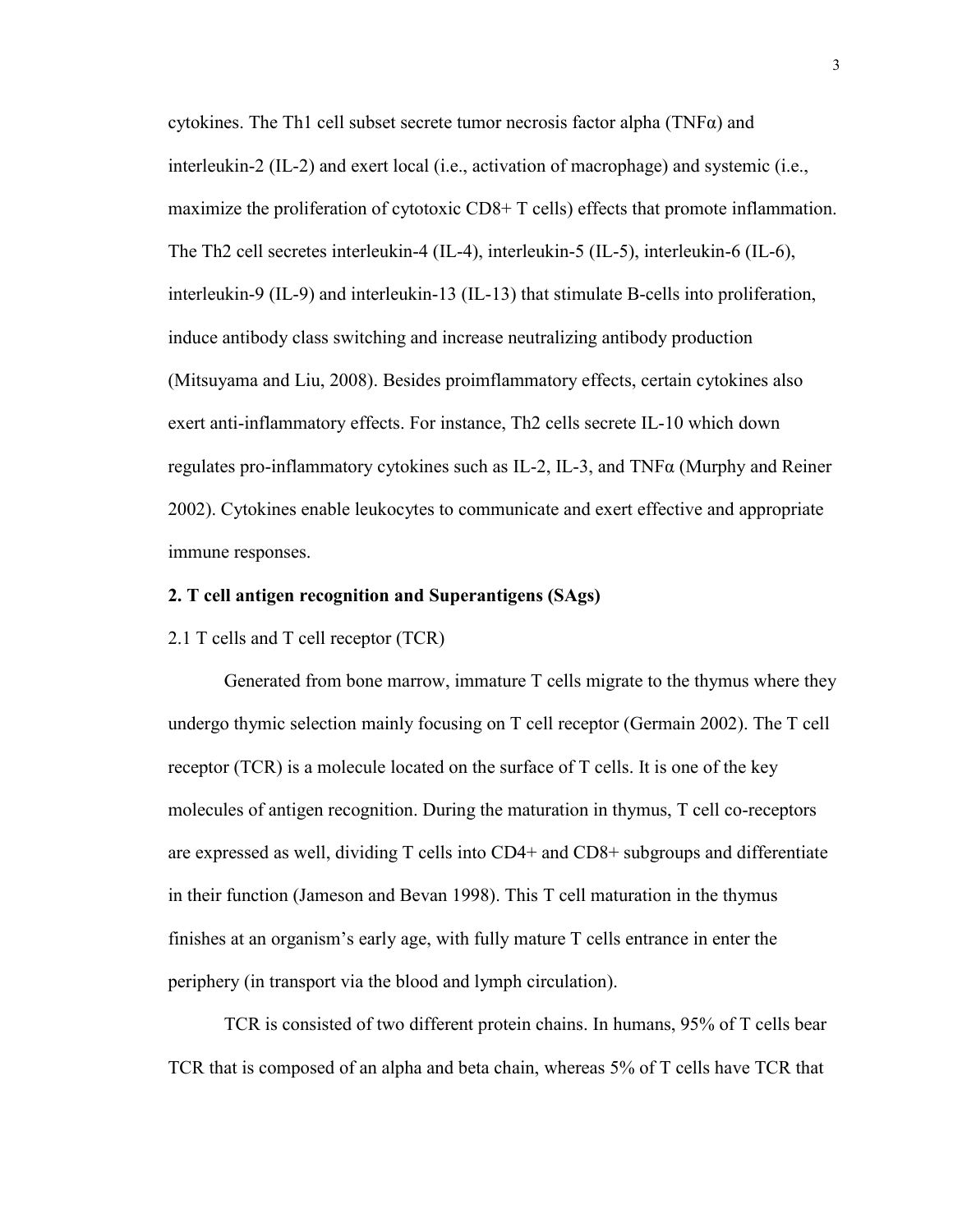is composed of gamma and delta chains. All types of the chains can be divided into two extracellular regions: variable region and a constant region. The constant region is located proximal to the cell surface, connected by a transmembrane region and a short cytoplasmic tail for fixation (Bentley and Marriuzza 1996). The variable region (V region) is extracellular and binds to the peptide/MHC complex. It is the unique combination of DNA encoded segments that accounts most for the diversity in specificity of the T cell receptor for antigen recognition (Bentley and Marriuzza 1996). Every T cell expresses a single type of monoclonal TCR, and only T cells that express functional TCR that does not react to self-antigen (Ag) could pass though the selection(Jameson and Bevan 1998).

In the TCR, the variable region of the β chain (V-β region) has certain motifs that are common across various peptide specificities. These motifs are produced by V-β genes – of which there are over twenty different types in mouse: Vβ1, Vβ2, Vβ3, etc.

TCR are only able to recognize the peptides presented by major histocompatibility complex (MHC). MHC is a collection of glycoproteins that exist on the cell surface of all nucleated cells that controls a major part of the immune system and help differentiate self and non-self. MHC can be classified into two classes: MHC class I are expressed on all nucleated cell, while MHC class II only exists on antigen presenting cells, such as macrophage and dendritic cell (Mellman and Steinman 2001). Antigen presenting cells take antigen in through endocytosis, and the fragments of digested Ag are presented toward the cell surface to naïve T lymphocytes through MHC proteins (Mellman and Steinman 2001).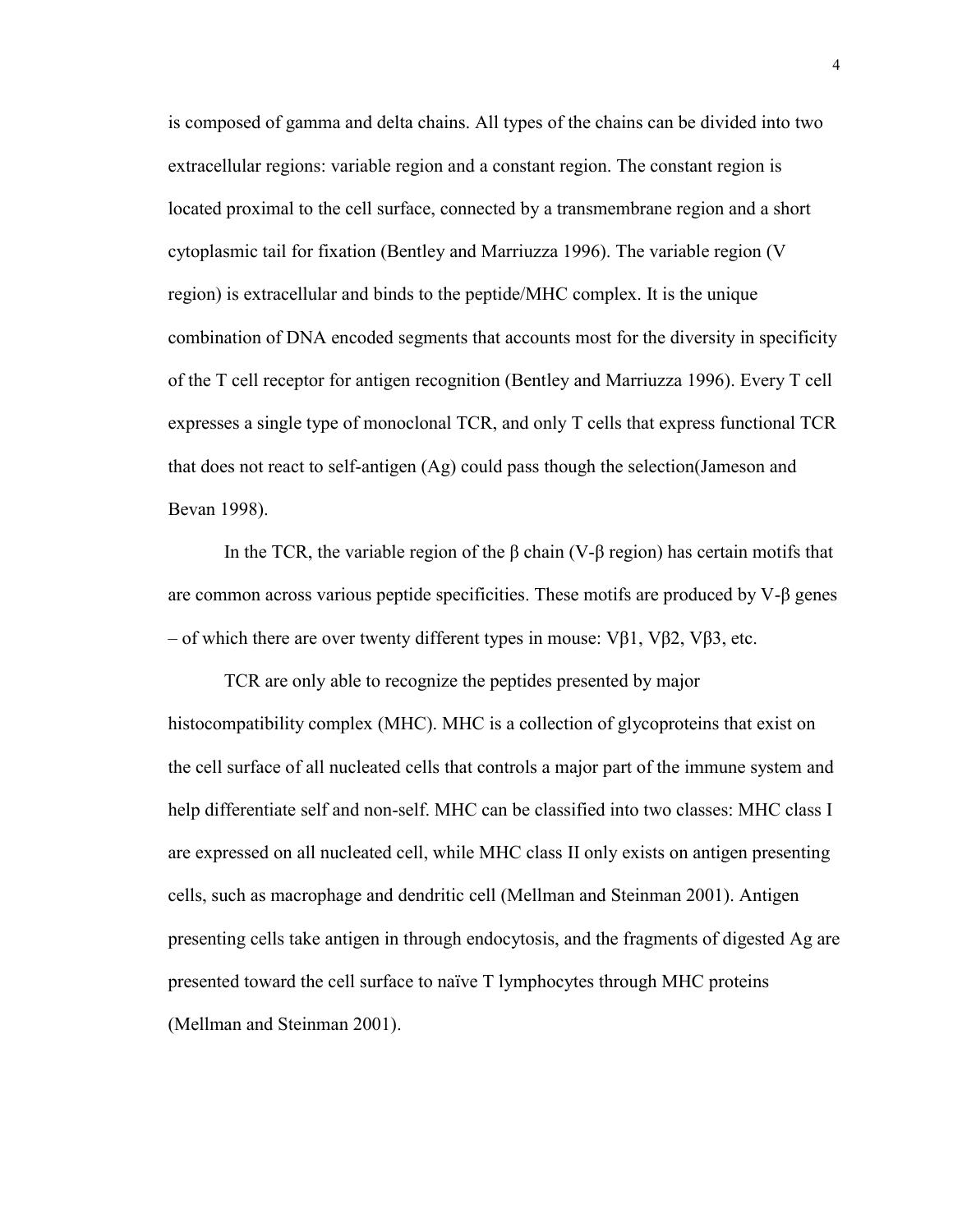In traditional clonal antigen recognition, antigenic peptides are presented into the groove between the two major chains of the T cell receptor, and the association with various accessory molecules results in clonal activation of those T cells that have the appropriate complementary region in that groove.

A single TCR is only able to recognize a specific Ag that match exactly to its topological structure presented by MHC. In other words, not many naïve T cells will be activated by a single type of antigen without proliferation.

2.2 Bacterial Superantigens: Staphylococcal Enterotoxins

In order to maximize the effect of T-cell activation on CNS function during immunological challenge, previous studies have introduced the super antigen (SAg) models (Kusnecov, Liang et al. 1999; Kawashima and Kusnecov 2002; Rossi-George, Urbach et al. 2005). Superantigens (SAgs) ( Kawashima and Kusnecov 2002) are toxins produced by bacteria (bacterial superantigens) and viruses (viral superantigens) that exert a strong capacity for in vivo immune stimulation. Unlike common antigens, SAgs activate the immune system by stimulating massive proliferation of T cells whose TCR non-specifically bind onto MHC (Figure ). The best characterized SAgs are the staphylococcal enterotoxins (SEs) (Proft and Fraser, 2003) produced by staphylococcal aureus. SEs can be categorized into many subtypes, varying in the primary amino acid sequence (Proft and Fraser 2003).

Superantigens, apart from the ordinary pathogens, can omit the antigen presenting process and bind specifically to the V-β region of TCR and the α-region of the MHC II molecule (Proft and Fraser, 2003; Hong, Waterbury and Janeway, 1996). In this way, SAgs can activate T cells and increase proinflammatory cytokine level. Since the antigen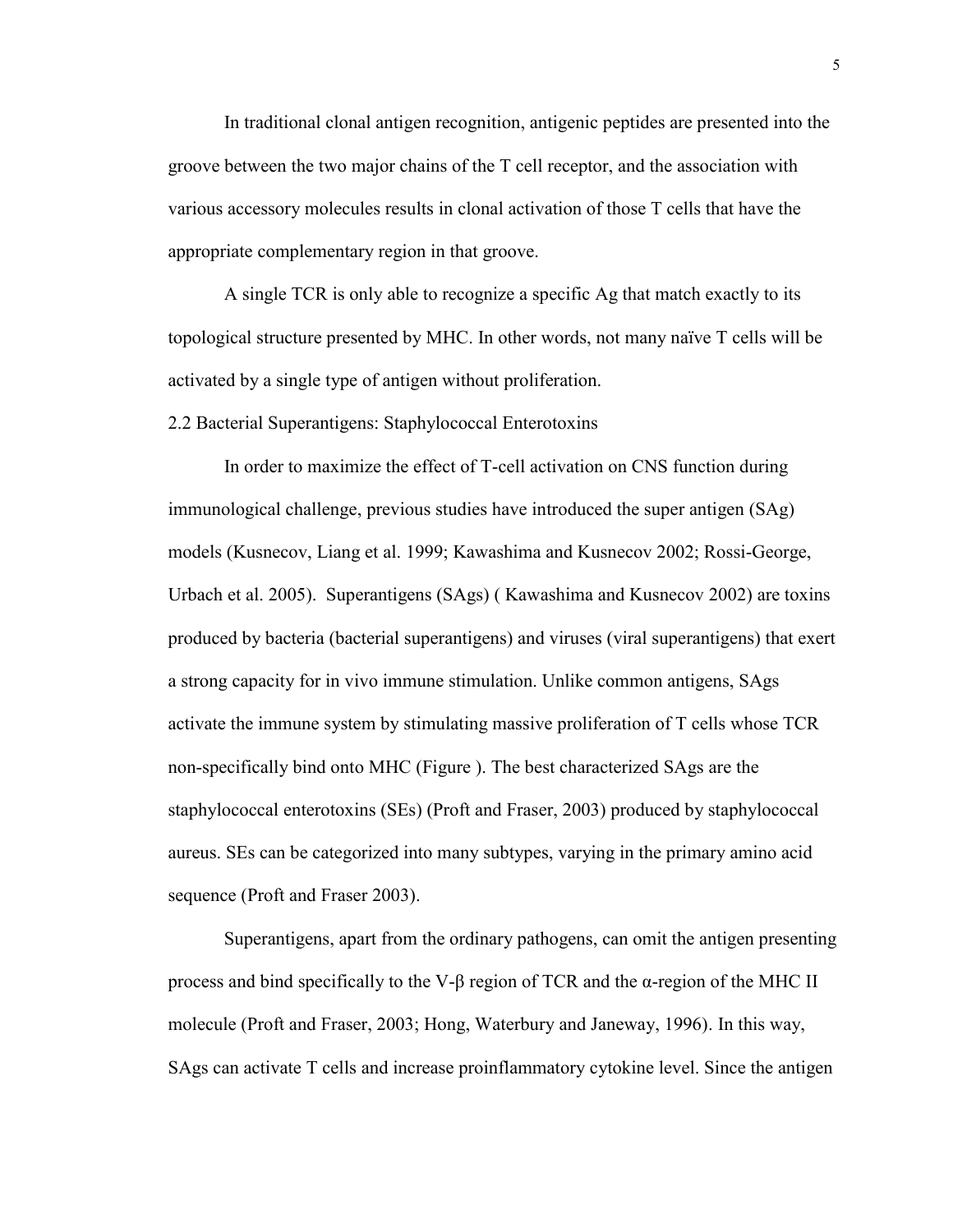recognition is not required in this process, many more T cells are activated nonspecifically and result in stronger cytokine production (Proft and Fraser 2003). Compared with conventional antigens which would stimulate 1 percent of all T cells, SAgs can activate 20 percent of T cells (Proft and Fraser 2003).

The differences in the gene that encode the sequence motif of the V-β chain have an influence on the binding of SAgs and the MHC as well. The V-β region was translated from one of several different genes (i.e., Vβ1, Vβ2, Vβ3 etc). Each type of SAgs has a different affinity to different V-β genotype. For example, SEA shows higher affinity to Vβ3+ and Vβ11+ T cells, while SEB preferentially binds to and activates Vβ8+ T cells (Hong, Waterbury et al. 1996; Proft and Fraser 2003).

# **3. The effect of Superantigens on CNS and cognitive function**

A vast amount of new cells are generated in the hippocampus area of the adult brain, and it is proved that those cells are involved in learning and memory (Gould, Beylin et al., 1999; Shors, Miesegaes et al., 2001; Shors, Anderson, et al., 2012). Many factors such as glucocorticoids, stress, aging, estrogen and environmental enrichment can influence the proliferation or survival of the neurogenesis in hippocampus (Gould et al., 1999).

Immune cells and immune activation are found to affect the neurogenesis in hippocampus and learning. Significantly reduction of hippocampal neurogenesis was found when CD4+ T cells were systemic depleted, impaired reversal learning in the Morris Water Maze (MWM), and showed no compensation effect by environment enrichment (Wolf, Steiner et al.  $2009<sup>1</sup>$ ; Ziv, Ron et al 2006). SEB injection was found to be associated with an increase of cell proliferation and neurogenesis in the hippocampus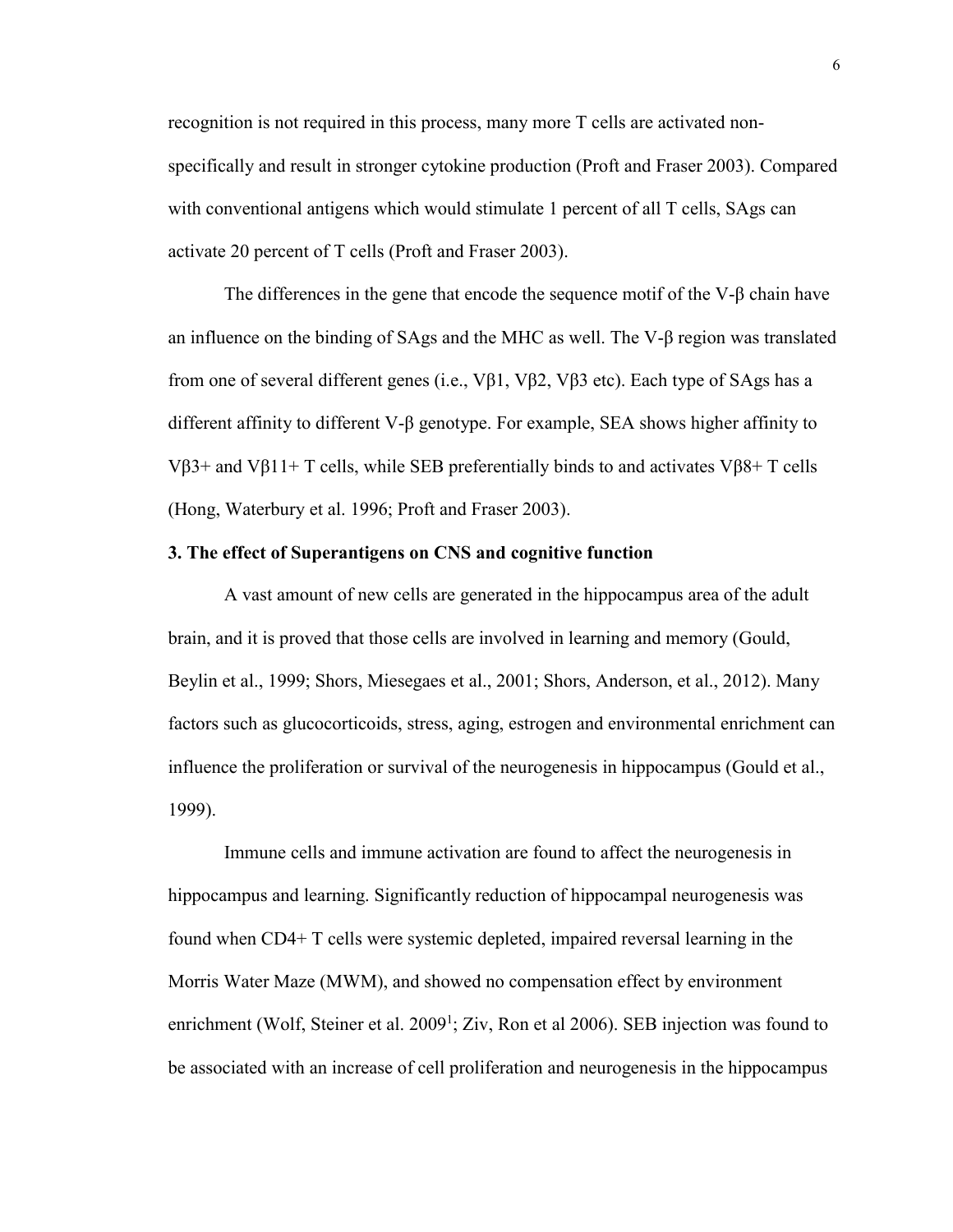of adult mouse (Wolf, Steiner et al. 2009<sup>2</sup>). A significant increase in precursor cells in the dentate gyrus was found on four days after the SEB intraperitoneal (i.p.) injection while BrdU was given three days after SEB injection as the marker of precursor cells(Wolf, Steiner et al.  $2009^2$ ). These studies suggest that T cell activity contributes to the maintenance of neurogenesis in the adult hippocampus, and SEB stimulation promotes this effect.

It is well known that immune activation and behavior affect CNS function. Both cytokines and their receptors are widely found in the CNS, on neurons and glial cells (Vitkovic, Konsman et al. 2000; Dantzer, O'Connor et al. 2008; McAfoose and Baune 2009). A severe peripheral infection will induce massive release of cytokine. A small amount of cytokines can pass through the weak area on blood brain barrier and act on the CNS receptors, generating symptoms often referred to as sickness behavior (Bluthe, Crestani et al. 1992; Bluthe, Pawlowski et al. 1994; Kelley, Bluthe et al. 2003; Dantzer, O'Connor et al. 2008).

Sickness behavior refers to a coordinated set of behavioral changes that develop in sick individuals during the course of infection (Danzer 2001). Sickness behavior is believed to conserve energy and support the immune response driven by specific brain area. The classic model of sickness behavior can show one or more of the symptoms listed here: weakness, malaise and decreased motor activity, anorexia and decreased water intake, altered sleep pattern and anhedonia.

The physical changes, such as decreased motor activity, greatly reduce the validity of any animal study on the cognitive effect of cytokine release. The use of SAgs, however, circumvents this problem. For example, it was found that with a lower dose of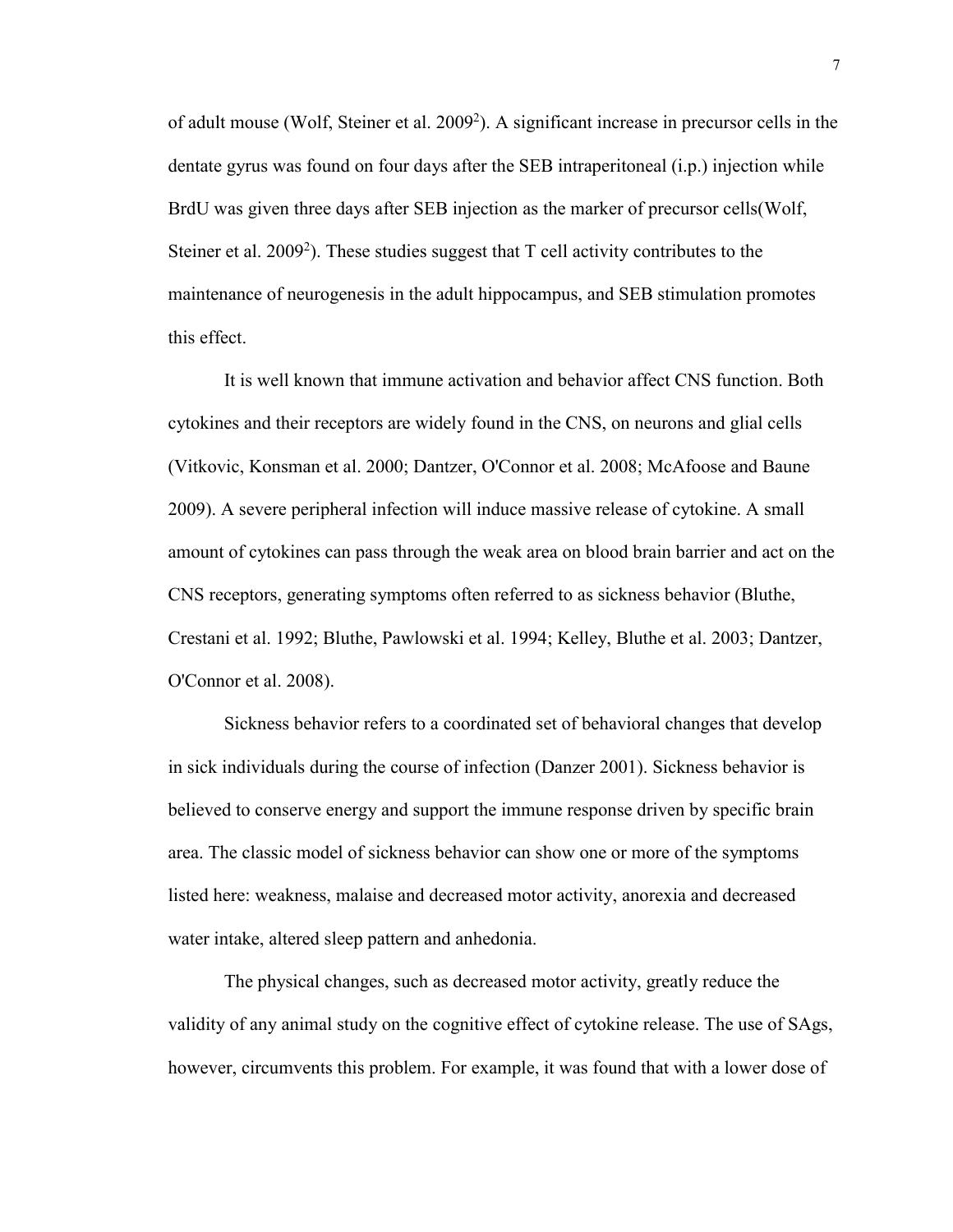SAgs injection, animals showed a novel type of behavioral change that is very distinct from sickness behavior (Rossi-George, LeBlanc et al. 2004). Animals showed less anxiogenic behavior, but neophobic behavior was found in response to new food or a novel object (Rossi-George, LeBlanc et al. 2004). No decreased motor activity was shown in these studies, which make cognitive tests (i.e., MWM, object recognition) possible.

The SAgs model is utilized to study the effect of T cells activation and cytokines on cognitive function. Neither acute nor repeated i.p. injection (5ug) of SEA administrated were found to interfere with learning impairment or memory (Woodruff et al., 2010). However, in reconsolidation training 30 days after the primary training, the SEA group relearned better of the MWM with no additional treatment.

# **Specific Aim 1: Determine whether a behaviorally active dose of SEA affects neurogenesis in the hippocampus of adult animals.**

We hypothesize that precursor cells in hippocampus is associated with SEA intraperitoneal injection in adult C57 mice.

**Specific Aim 2: Determine whether the positive effect of SEA on reconsolidation after Morris water maze primary training can be generalized to different type of spatial memory test.**

We hypothesize that intraperitoneal injection in adult C57 mice together with Morris water maze training will affect the probe test after water-based radio arm maze test training.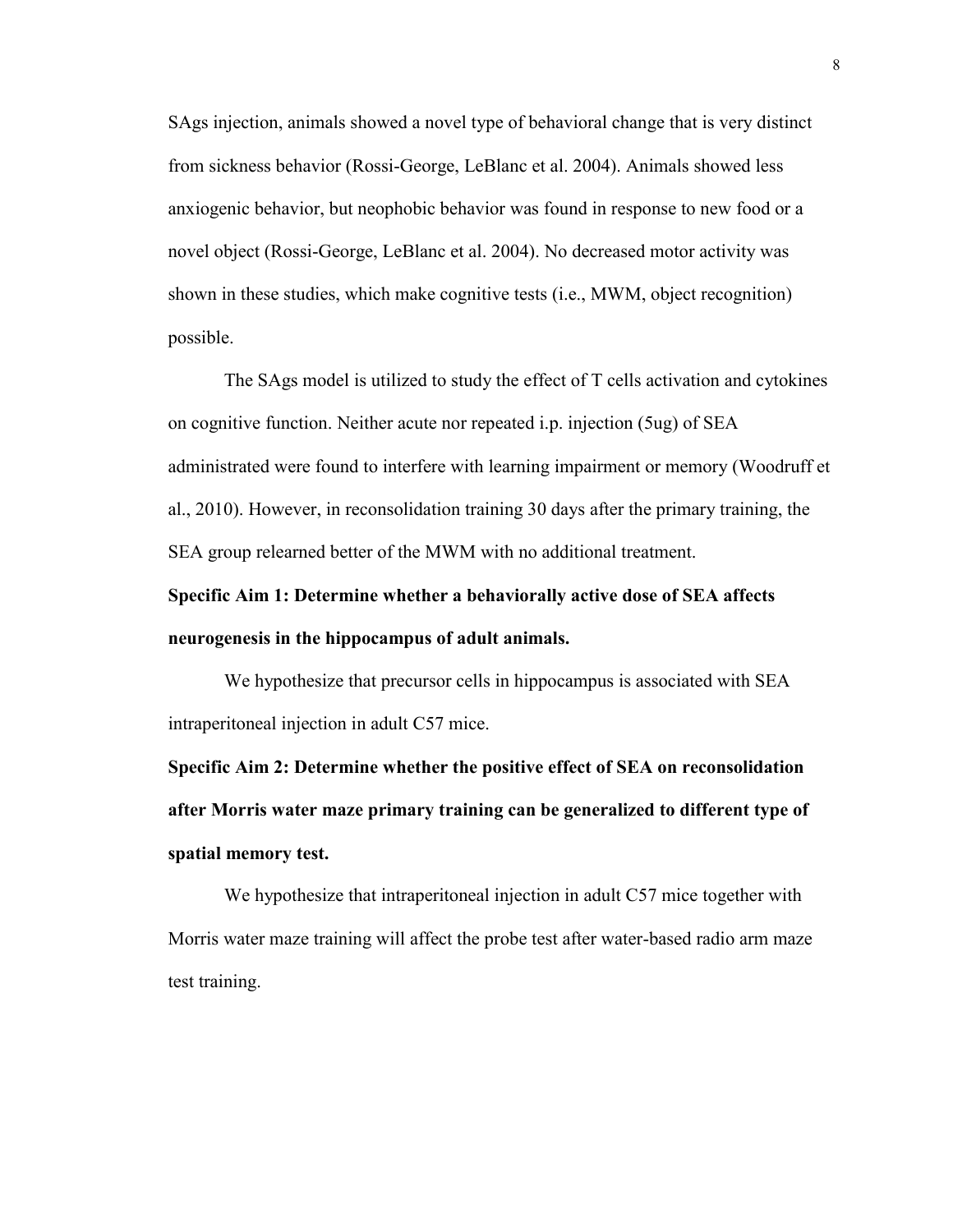#### **Method**

# **1. Experiment 1. Effect of T cell activation on cell proliferation in the central nervous system.**

### 1.1 Animals

The experiments were conducted with C57BL/6J mice from Jackson Laboratory (Bar Harbor, ME) which, at the start of the injection stage, were 12 weeks of age. Subjects were housed four per cage in a 12:12 hour light:dark illumination (lights on 0600h). Subjects were allowed four weeks acclimation with food and water at libitum prior to the start of treatment. Disposable cages with food and bottled water ad lib were used to house animals after injection for possible hazardous contamination.

## 1.2 Experimental Procedures

### *Immune stimulation and cell labelling*

Two time points (day4 and day 11 after SEA injection) were selected to study how SEA treatment affects the baseline of neurogenesis and the survival of the new cells. The Day4 experiment utilized C57BL/6J mice  $(N=10)$  that originated from breeding pairs obtained from Jackson Laboratory and were bred in our colony room. Animals were assigned randomly to SEA or saline group: 0.2 ml of saline  $(N=5)$ , 5 μg of Staphylococcal Enterotoxin A (SEA; Toxin Technology) diluted in 0.2 ml of saline (N=5). Day11 experiment utilized adult C57BL/6J mice (N=14) that were obtained from Jackson Laboratory. The animals were acclimated for two weeks before being subjected to experimentation. Animals were assigned randomly to two treatment groups: 0.2 ml of saline (N=7); 5 μg of Staphylococcal Enterotoxin A (SEA; Toxin Technology) diluted in 0.2 ml of saline, 7 day sacrifice (N=7). All injections were given between 1000 and 1200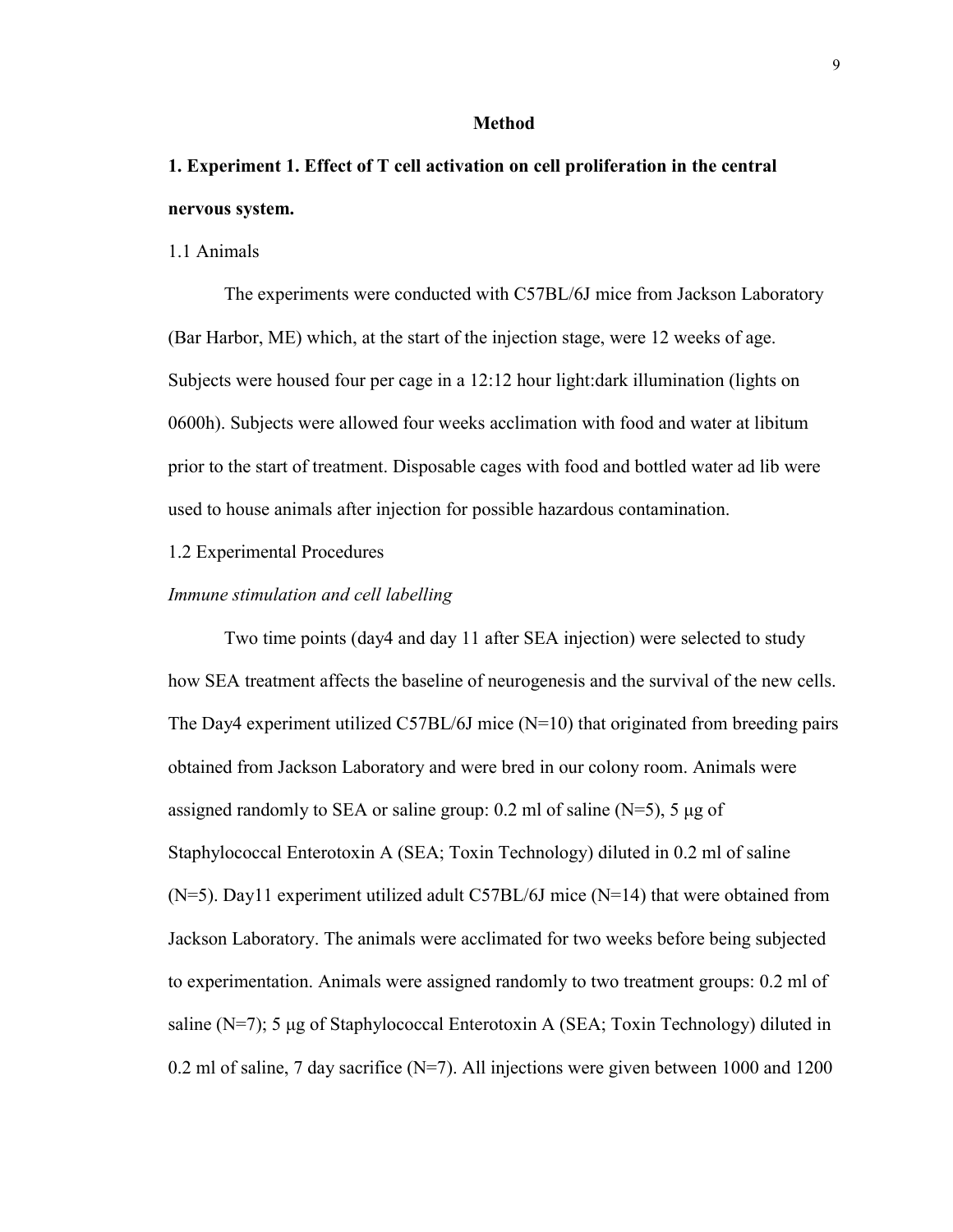h. All experiments were conducted following the Guide for the Care and Use of Laboratory Animals as adopted and promulgated by the National Institutes of Health. All experiments were approved by the Rutgers Institutional Animal Care and Use Committee.

BrdU is a synthetic nucleoside that is utilized as analog of thymidine. It could be detected in the DNA of proliferating cells by immunohistochemical or immunofluorescent (IF) staining procedure (see below).

On Day 3 after SEA or saline injection, all animals received 50 mg/Kg injection of bromodeoxyuridine (BrdU, Sigma-Aldrich B5002, stored at -20ºC) IP. All injections were given between 1000 and 1200 h.

# *Tissue Collection and Fixation*

On day 4 and day 11, animals were anesthetized with 0.23ml/10g intraperitoneal injections of 1.2% Avertin and were perfused transcardially with 4% paraformaldehyde (PFA;). The brains were subsequently harvested and post-fixed in PFA at 4ºC overnight before being switched to 30% sucrose solution to dehydrate for sectioning purpose.

Dorsal hippocampus performs cognitive functions such as spatial memory while ventral hippocampus is related to emotion distinction (Fanselow and Dong, 2010). A freezing microtome was used to collect the dorsal hippocampus for analysis of the rostracaudal extent of the dentate gyrus. One-in-Six series (A-F) of dorsal hippocampus tissue (35μ m) was collected in order using a freezing microtome. Series A was mounted with phosphate-buffered saline (PBS) on Fisherbrand Superfrost Plus precleaned glass slides (25x75x10mm) directly after sectioning, and series B-F were kept in cryoprotectant for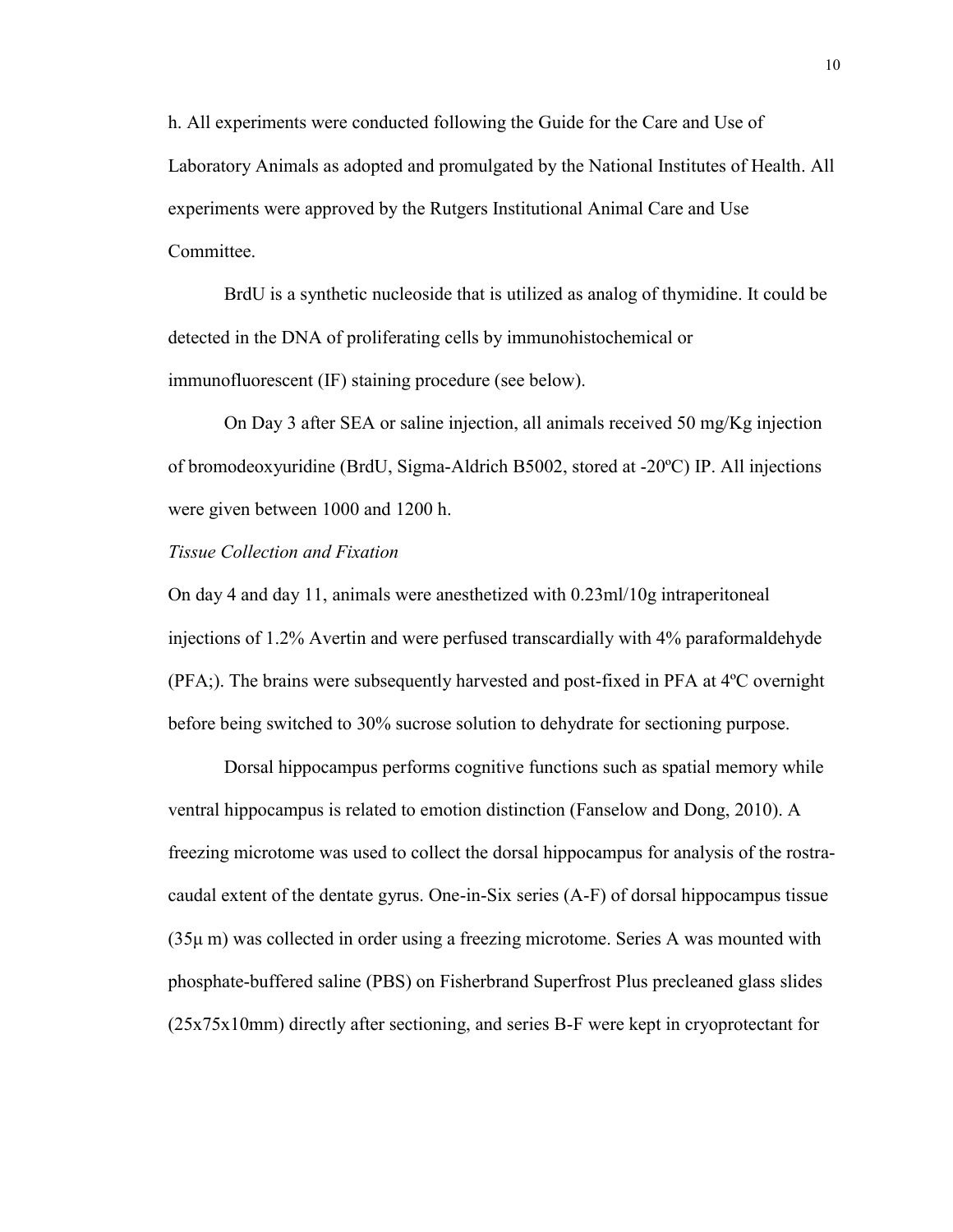future analysis. Tissue mounted on slides were left to air-dry before they went through fluorescent immunochemistry staining.

# *BrdU immunofluorescent staining*

Brain tissue sections were pretreated with citrate buffer, trypsin solution and HCL solution for antigen retrieval and DNA denaturation. Tissue sections were incubated in 1.5 percent normal donkey serum (Abcam, ab7475) blocking buffer followed by 1:500 monoclonal rat-anti-BrdU primary antibody (AbD Serotec, OBT0030) overnight at 4 degree Celsius. Tissue sections were then incubated in 1:500 donkey -anti-rat IgG secondary anitibody (Abcam, AlexaFluor 488) and coverslipped with DAPI (Life technology, P36935). PBS was used for washes between each incubation period. *Quantification of Double-Labeled Cells*

Neuroanatomically distinct subregions (interaural 2.86mm, bregma -0.94mm to interaural 1.34mm, bregma -2.46mm) of the dorsal hippocampus were identified by the mouse atlas of Franklin and Paxinos (1997). Seven to eight sections were processed per animal for both hemispheres. Quantification of BrdU positive cells was performed blind with Nikon Eclipse E400 light and fluorescent microscope at 100X magnification located. All qualified fluorescent cells in the subgranular and granular zone were quantified in the entire sampled rostro-caudal extent of the dentate gyrus of both hippocampi.

# *Data Analysis*

Cell counts were analyzed by two separate independent sample T tests since the two experiment were performed seperately.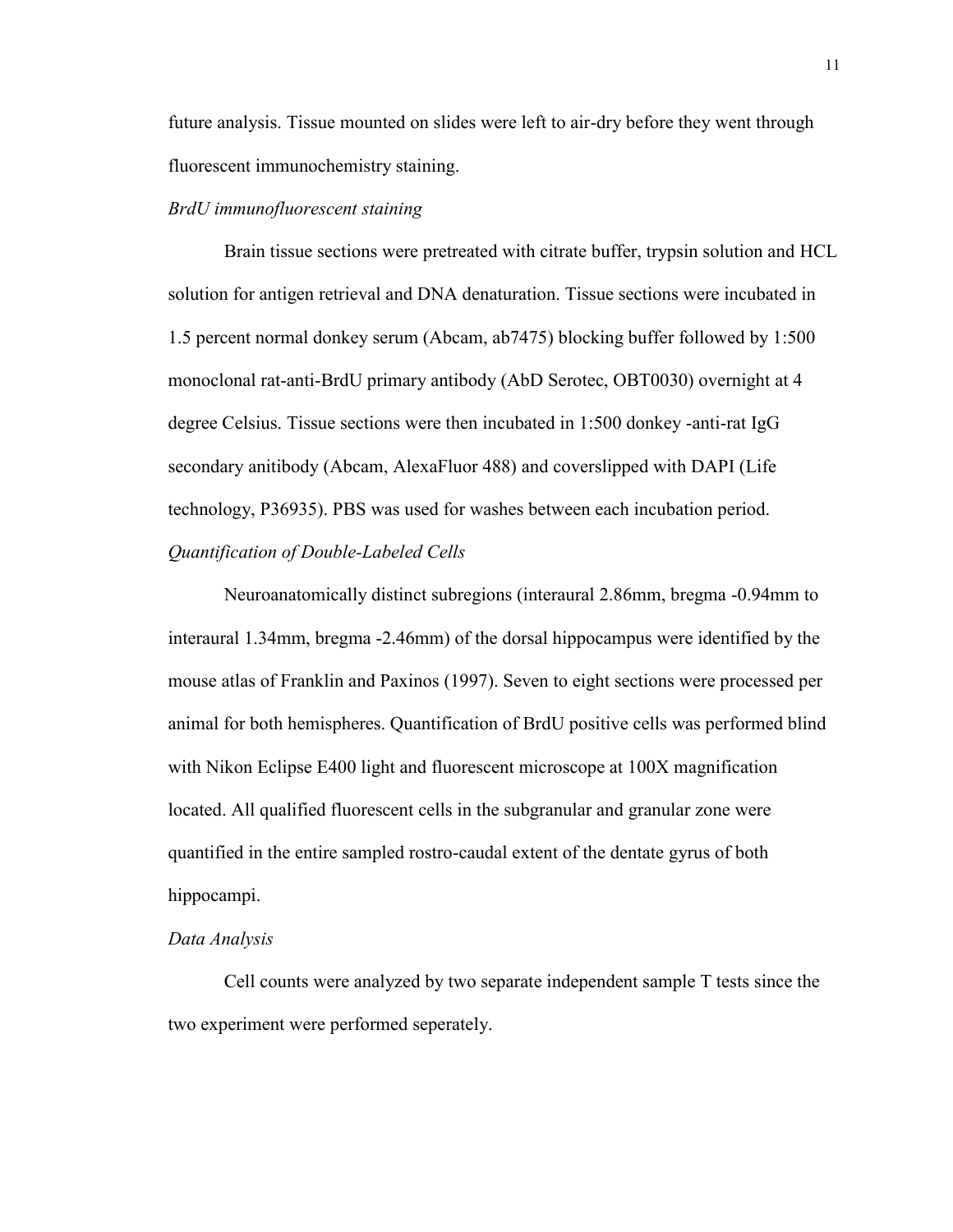# **2. Experiment 2. Effect of SEA on water radial arm maze after pre-experience of Morris water maze.**

# 2.1 Animals

The experiments were conducted with 36 C57BL/6J mice from Jackson Laboratory (Bar Harbor, ME) which, at the start of the MWM training, were 12 weeks of age. Subjects were housed four per cage in a 12:12 hour light:dark illumination (lights on 0600h). Subjects were allowed four weeks acclimation prior to the start of treatment with food and water ad libitum. Disposable cages with food and bottled water ad lib were utilized after injection for possible hazardous contamination.

2.2. Immune Stimulation:

Animals were treated with SEA ( $N=16$ ) or Saline ( $N=16$ ), with 8 animals in each group randomly selected to a home caged condition, while the other 8 in each treatment were subjected to MWM learning (see figure3). All animals were subjected to waterbased radial arm maze (wRAM) learning 21 days after the first SEA treatment (Figure 1).

All animals were injected intraperitoneally (IP) with either 5ug of staphylococcal enterotoxin A (Toxin Technology, stored at -80ºC, diluted in 0.2 ml of physiological saline) or physiological saline in a volume of 0.2 mL on the first day and second day of hidden platform training mice. This is considered as repeated treatment of SEA. All injections were given between 1000 and 1200 h.

2.3 Apparatus

# *Morris water maze*

The first phase of spatial learning was assessed by Morris water maze (MWM) test, a hippocampal-dependent visuo-spatial learning task. A galvanized steel tub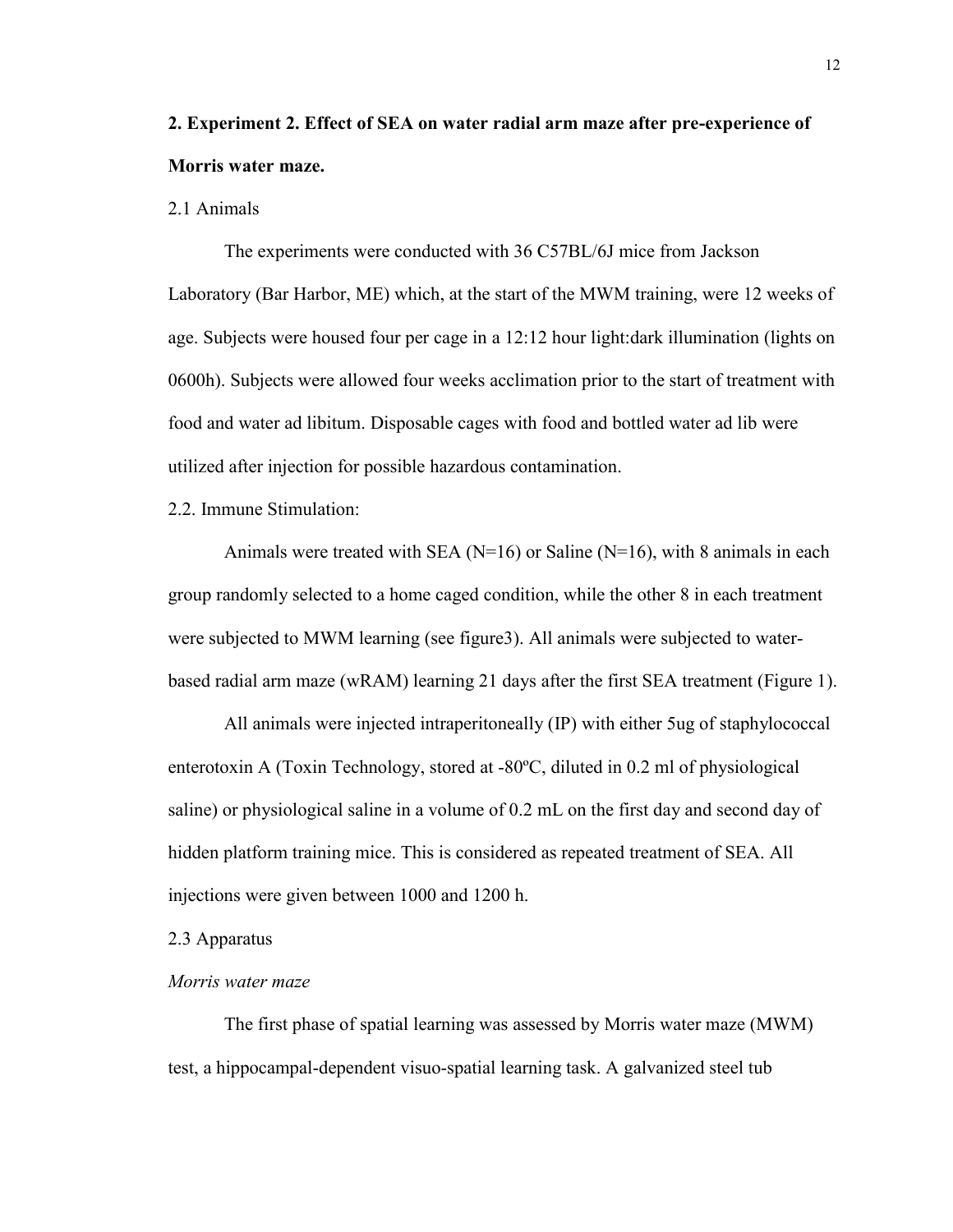(diameter 110 cm, height 59 cm) was utilized as the apparatus in this experiment. Tub was filled with water to a height of 49 cm and tinted with white Crayola nontoxic paint. Water temperature was maintained at 21-23º Celsius during everyday experiment. The platform was a circular (9 cm diameter) piece of clear Plexiglas with perforations to provide mice with traction. The platform was maintained 1cm below the water surface affixing to a steel rod with a height of 48 cm. During testing, white and black cotton curtains were suspended between the experimenter and the pool to create contrast. Different spatial cues were located around side of the tub, and consisted of two horizontally aligned light bulbs near the 'north' quadrant, a constellation of holiday lights aligned horizontally near the 'east' quadrant, the black and white curtains with 2 pieces of star shaped white cardboard near the 'south' quadrant, and a Jamaican Flag and a constellation of holiday lights aligned vertically near the 'west' quadrant.

# *Radial-arm water maze (wRAM)*

The wRAM was introduced as the second spatial learning test. It was a swimming based a radial arm maze, which took advantage of eliminating food odors in the traditional radial arm maze. This maze used black Plexiglas and has an octagonal shape with eight identical swim alleys (arms) radiating out from an open central area. Visible and hidden escape platforms could be submerged at the end of one goal arm. The top view and dimension of wRAM were shown in figure 2. The platform was a square (8 cm x 5 cm) piece of clear Plexiglas with perforations to provide mice with traction.

The wRAM apparatus was filled with water to a height of 10 cm and tinted with white Crayola nontoxic paint. Water temperature was maintained at 21-23° Celsius during everyday experiment. The platform was maintained 1cm below the water surface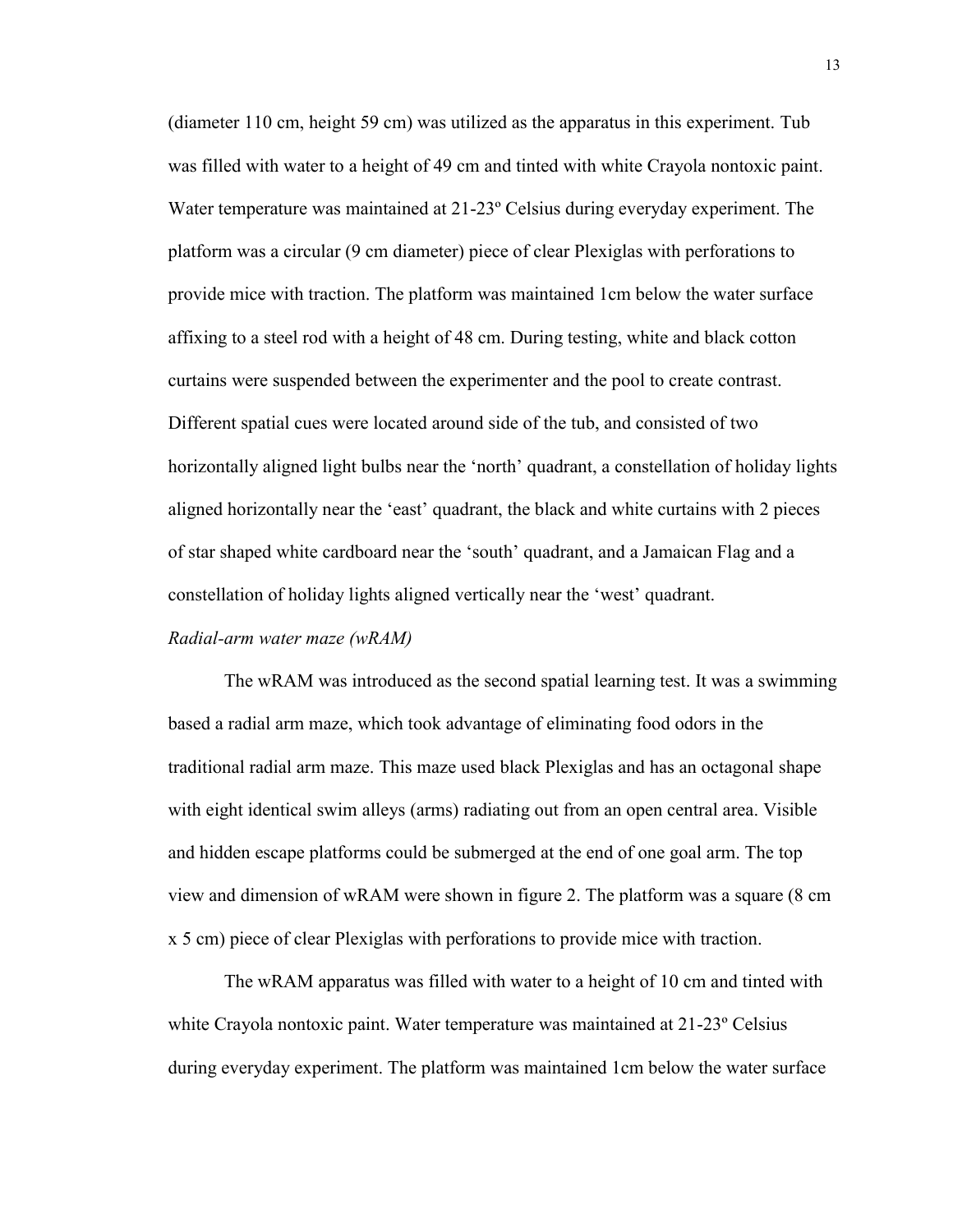affixing to a steel rod stand of 9 cm in height. A white cotton curtain was suspended between the experimenter and the maze. Different spatial cues were located around the maze, and consisted of a constellation of holiday lights aligned vertically near the "east" side, one light bulb near the 'north' side, a black triangle-shaped cardboard and a black laboratory glove near the 'west' side, and a star-shaped, a circle-shaped black cardboard near the 'south' side. Arms were labeled one through eight on the outside for experimenter's convenience.

# 2.4 Morris Water Maze Testing:

# *Visible Platform Training:*

Visible platform training was performed on Day1 and Day2 to familiarize animals with the escape task. This session serves to exclude animals with possible visual or motor deficits that could interfere with performance. Daily sessions consisted of 4 trials. Before individual trials the escape platform was semi-randomly placed in the center of one of the four quadrants with a cylindrical striped flag indicating its location. In each trial, test animal was semi-randomly placed in the maze close to the edge of one of the other three quadrants, facing the tub edge. Mice were run in squads of four and were picked up immediately after they arrive at the platform with four limbs, or after 60 seconds of swimming. After each trial, animals were placed in heated cages with dry bedding during the inter-trial interval (ITI). For each mouse, all locations were tested on a given day. *Hidden Platform Training:* 

Hidden platform trials began 2 days after the completion of visible platform trials and consisted of four trials per day per animal with a 4 minute ITI. Hidden platform trials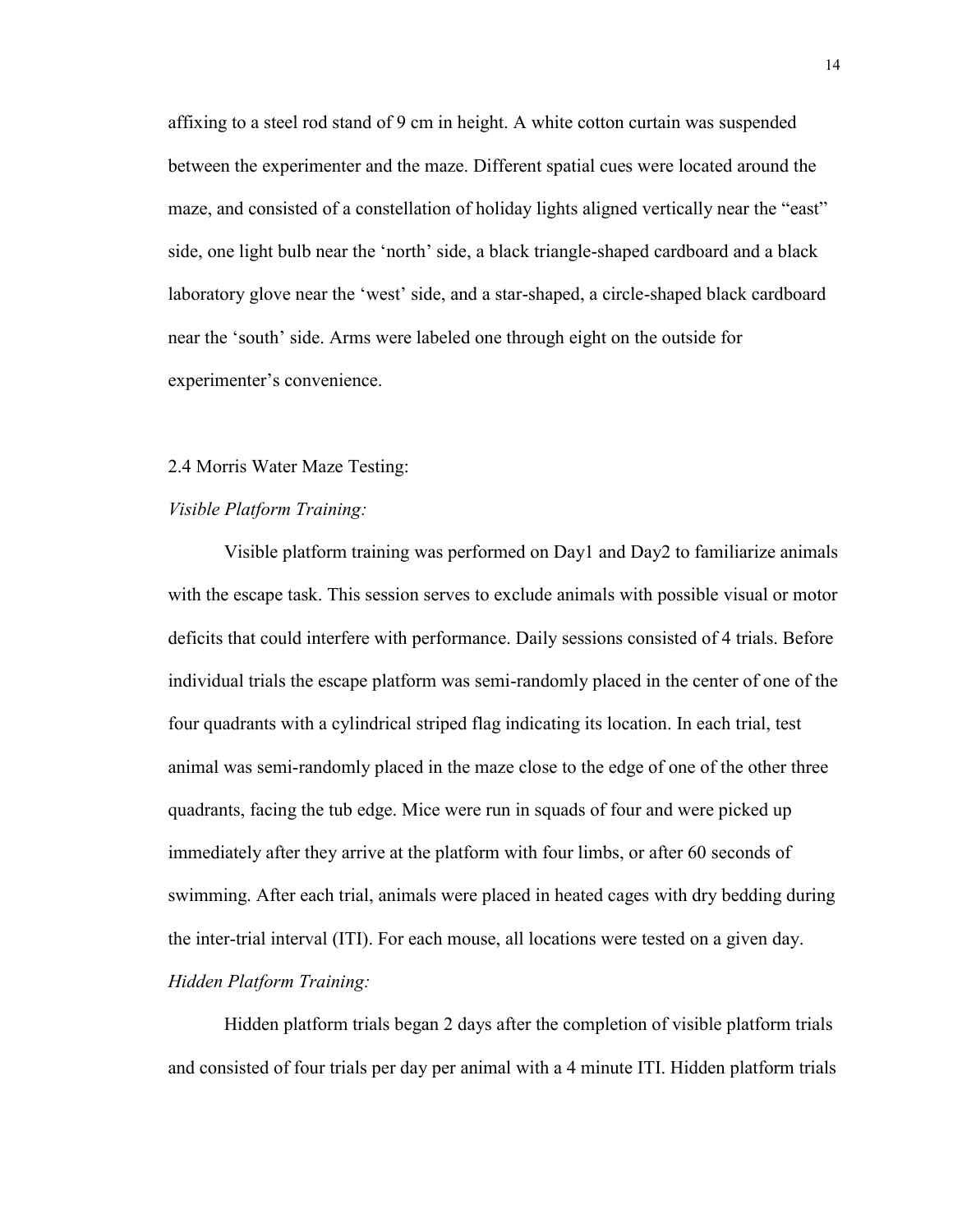were conducted for five consecutive days (Day4-8). Platform location was semirandomized in the first trial of the first day for individual animal, and remained at the same location during hidden platform testing. In each trial of a day, individual animal starts from a novel location. Start locations were designated semi-randomly in one of the other three quadrants. Mice were run in squads of four and were picked up immediately after they arrive at the platform, or after 60 seconds of swimming. After each trial, animals were placed in heated cages during the inter-trial interval.

# *Probe Test:*

2 and 48 hours after the last trial of hidden platform training on Day8, the platform was removed and mice were placed in the maze for 60 seconds free swim. 2.5 Radial-arm water maze training

WRAM test was performed 14 days after the last probe test for the MWM. *Visible platform training:*

Visible platform training was performed on Day23 and Day24. Daily sessions consisted of 4 trials. The escape platform was placed in the end of one of the eight arms with a cylindrical striped flag indicating its location. In each trial, the test animal was semi-randomly placed in the end of one of the free seven arms, facing the end of the arm. Mice were run in squads of four and were picked up immediately after they arrive at the platform with four limbs, or after 60 seconds of swimming. After each trial, animals were placed in heated cages during inter-trial interval. For each mouse, all odd numbered start locations were tested on Day 23, and all even numbered locations were tested on Day 24.

Hidden platform trials began 2 days after the completion of visible platform trials and consisted of four trials per day with a 4 minute ITI. Hidden platform trials were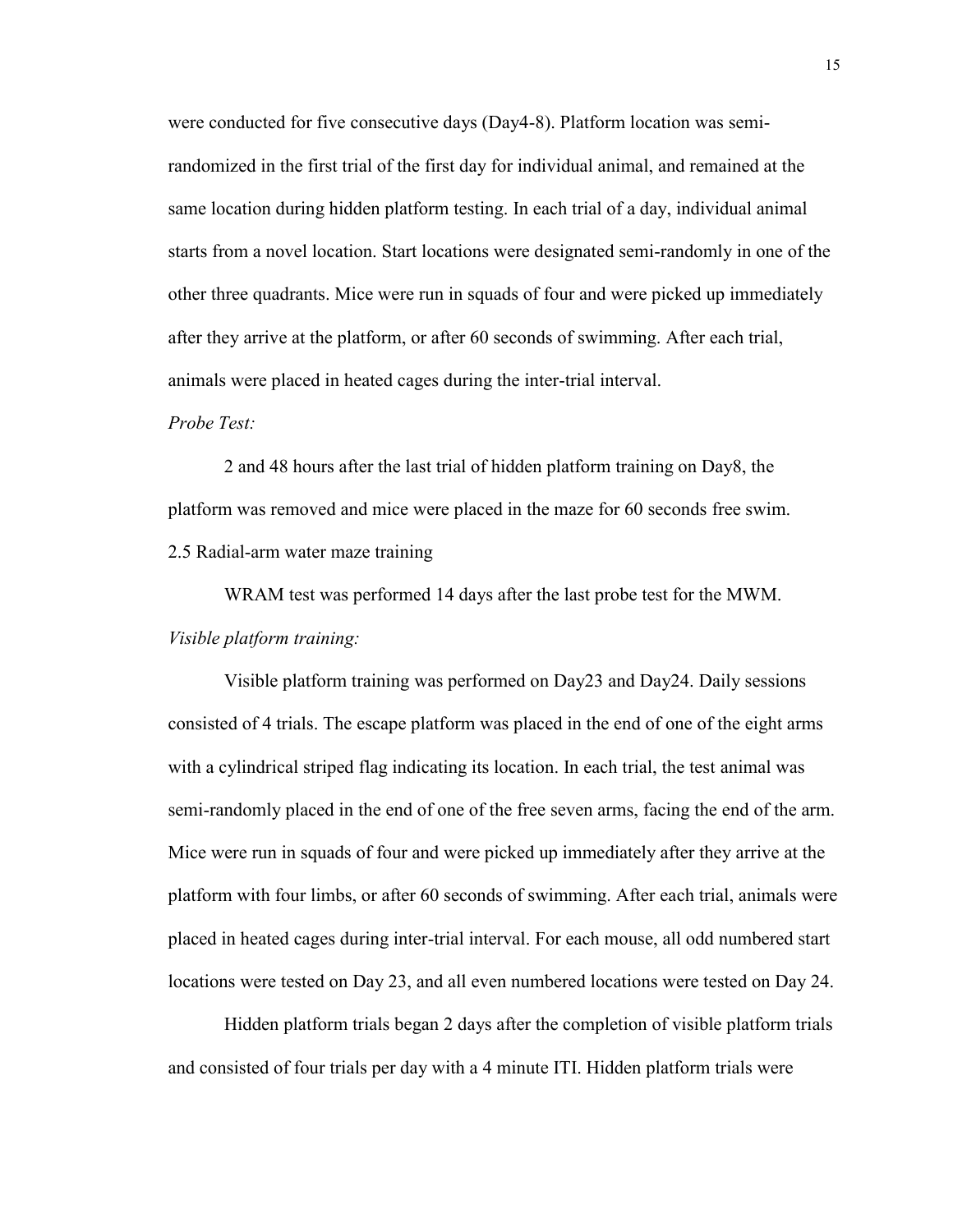conducted for five consecutive days (Day25-29). The hidden platform located in the end of arm number 7 for every animal during all trials across the entire session, while animals started from a novel start location for each trial. Mice were run in squads of four and were picked up immediately after they arrive at the platform with four limbs, or after 60 seconds of swimming. After each trial, animals were placed in heated cages during intertrial interval. Four arms were selected as the starting arm among the rest of the seven arms. For each mouse, all odd numbered arms were tested on one day, and all even numbered locations were tested on the consecutive day, and this cycle repeats. *Probe Tests:* 

2 and 24 hours after the 5th day (Day28) of wRAM hidden platform training, the platform was removed and mice were placed in the maze for 60 seconds free swim. 2.5 Statistical Analysis:

All MWM and wRAM sessions were timed by stopwatch, as well as videotaped and analyzed using SMART software (Spontaneous Motor Activity Recording & Tracking; San Diego Instruments, San Diego). In visible and hidden platform testing, the latency and distance traveled to locate the escape platform were calculated. In both probe test, the time and distance traveled in the destination quadrant (quadrant formerly containing the escape platform in hidden platform training) and other quadrants were calculated.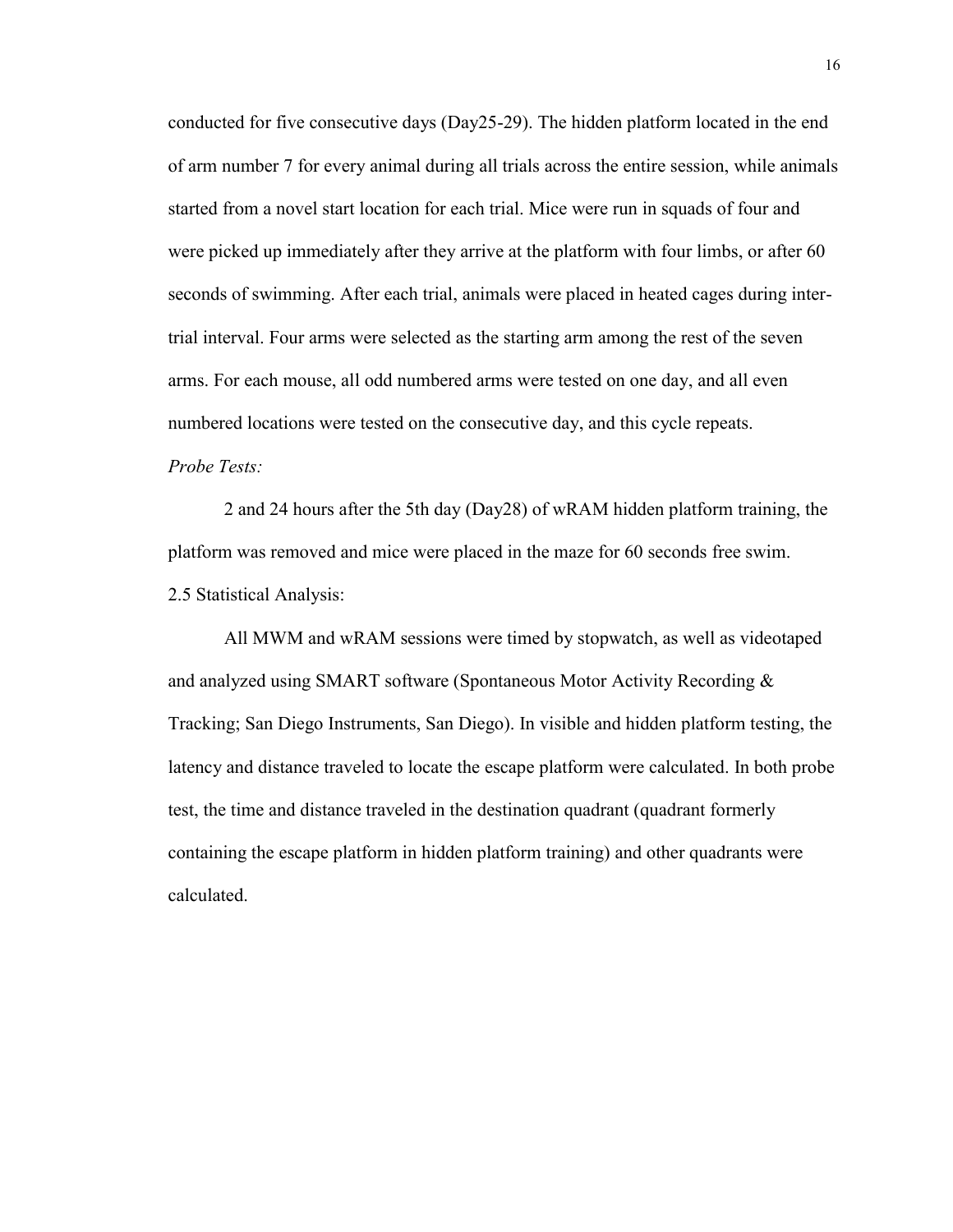#### **Results**

# **Effects of behaviorally active dose of SEA on generation and survival of the precursor cells in the hippocampus of adult animals.**

5ug SEA injection suppressed the survival of neural precursor cells in the hippocampus seven days after generation but not the baseline level (one day after BrdU injection).

The Day1 and Day7 BrdU experiments were conducted separately, and therefore two independent sample t-tests were conducted on the data.

BrdU existence was measured in the dorsal hippocampal regions. Figure 3 shows examples of BrdU positive staining in DG area. Statistical analyses of manual cell counts revealed no difference between the two treatment groups for Day1 (CI =-160.6617, 105.3617, p=.6381, one animal in SEA group was excluded due to unsuccessful staining), and a significant difference of treatment condition for Day 7 (CI =  $-112.2640$ ,  $-20.3074$ , p =.0085) (Figure 4).

SEA treatment have a negative effect on probe test of wRAM learning after Morris water maze primary training.

2.1 Morris water maze visible platform training

Sixteen mice in experiment 1 learned to locate a visible escape platform in Morris water maze across two days. Repeated measures of analysis of variance (ANOVA) factor was utilized to analyze the data. Decreasing latency was observed on day 2 compared to day1 for all 16 animals  $(F(1,14)=45.37, p < .0001)$  (data not shown). No significant difference was observed between the two treatment groups by day  $(F(1,14)=1.964, p =$ .183). However, a significant difference was observed between the two treatment groups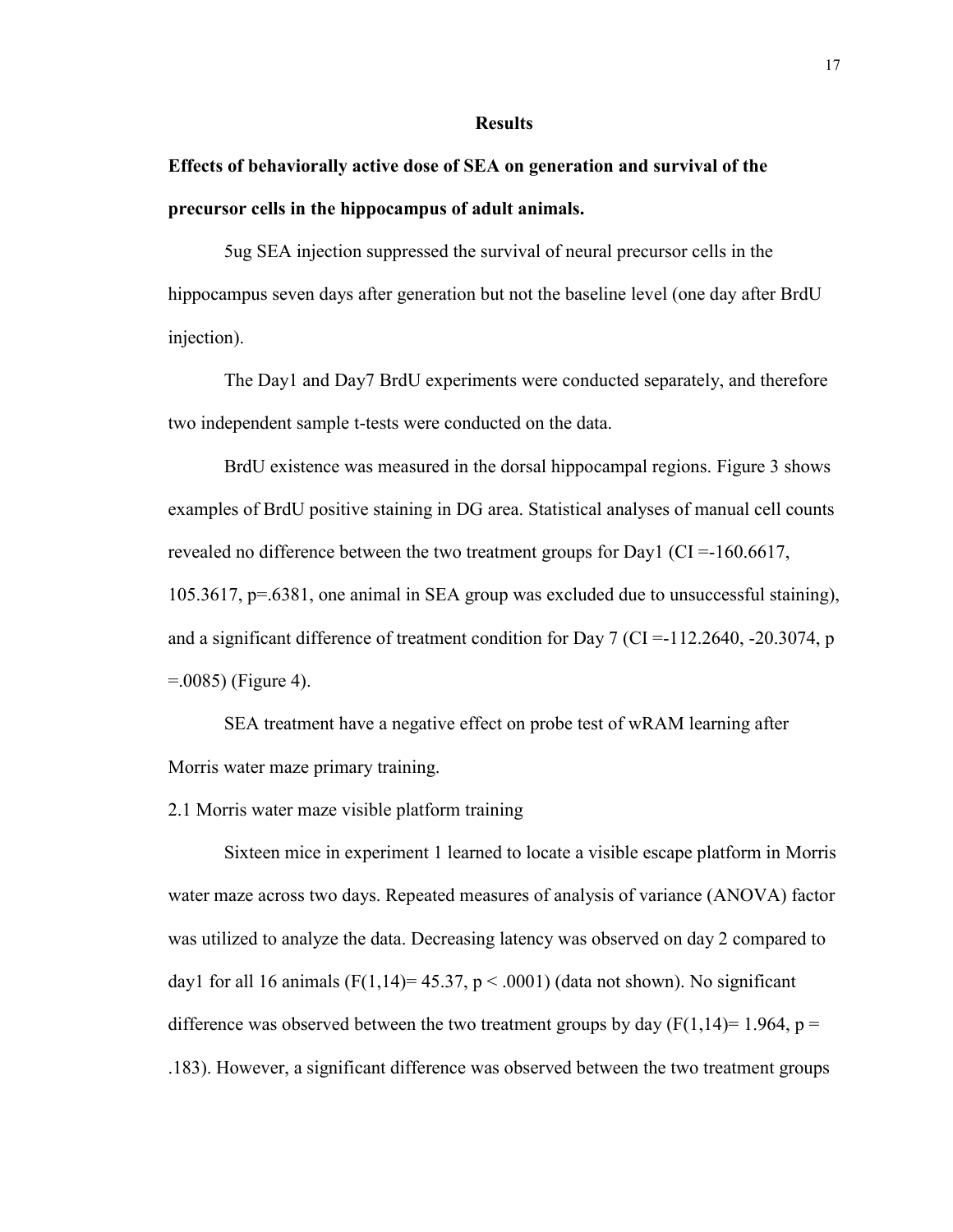when analyzing the treatment factor alone ( $F(1,14) = 8.337$ ,  $p = .012$ ). Prior to any injection or treatment, the saline group located the escape platform faster than the SEA group. The learning curve of visible platform training was shown in Figure 5. 2.2 Morris water maze hidden platform training

All mice in experiment 1 learned to locate a hidden escape platform in Morris water maze. Decreasing latency was observed over five consecutive days of hidden platform training. Data was analyzed using repeated measure ANOVA. The assumption of sphericity was not met  $(p<0.001)$  in Mauchly test. Huynh-Feldt test was utilized to calculate an appropriate adjustment to the degrees of freedom of the F-test. A significant difference was found over day factor for all 16 animals  $(F(2.257,31.595)=10.377)$ ,  $p=0.036$ ). No interaction was found between day\*treatment factor ( $F(2.257,31.595)=.368$ ,  $p = .720$ ). No significant difference was observed by treatment factor itself  $(F(1,14)=.610, p = .448)$ . The learning curve of hidden platform training was shown in Figure 6.

# 2.3 Morris water maze probe test

Two-way ANOVA was utilized to analyze the overall velocity, travelling distance and time spent in the target zone, percentage of time and distance in the target zone, the latency before animal enter the target zone and number of entrance into the target zone. No significant difference was found by either the treatment factor or the time interval between last training and probe test for all the dependent variables above (data not provided).

2.4 Water-based radial arm maze visible platform training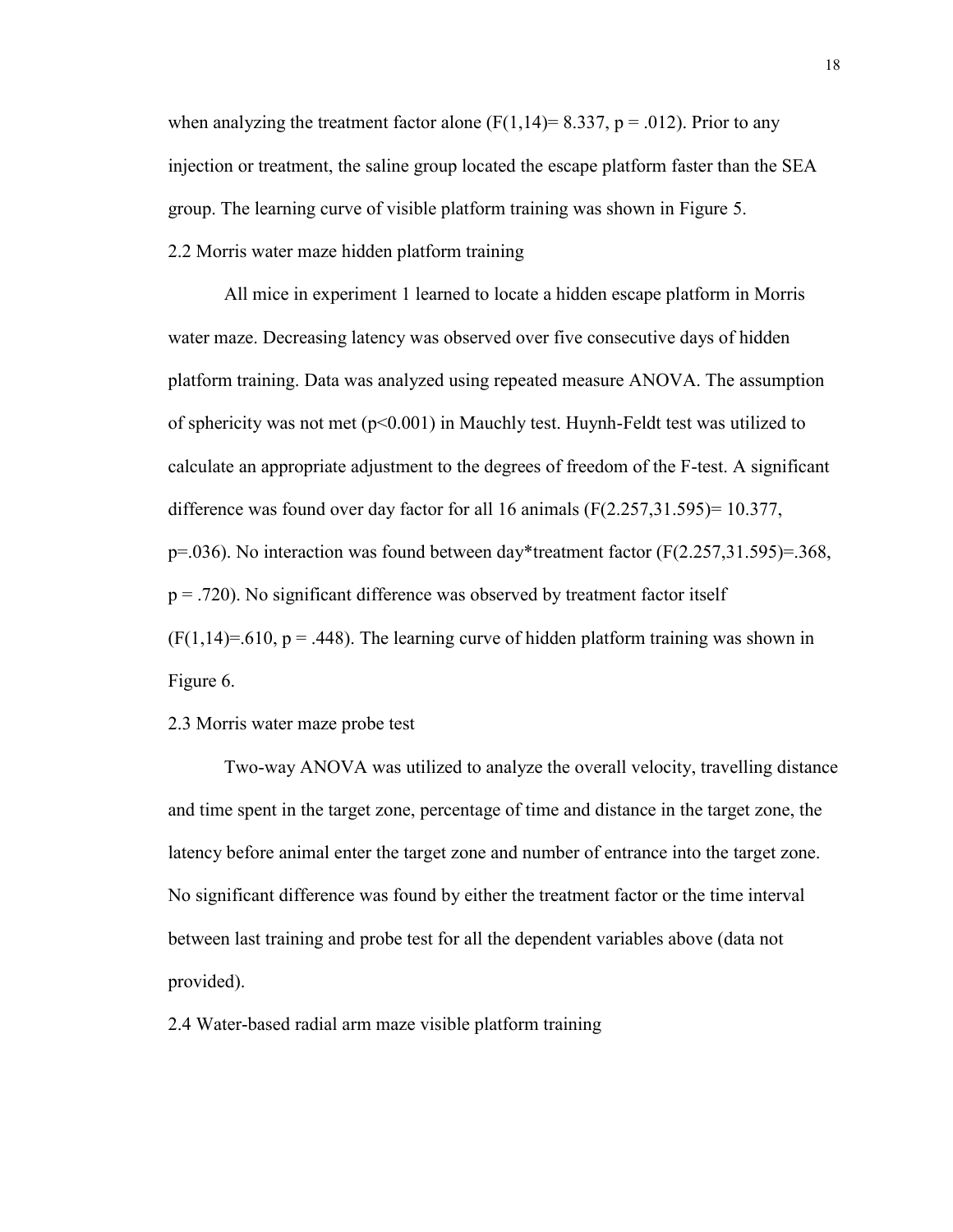All mice in experiment 1 learned to locate a visible escape platform in waterbased radial arm maze. Decreasing latency was observed on day2 comparing to day1 for all 32 animals participated in the test  $(F(1,28)= 28.000, p = .006)$ . No two-way interaction was found between day\*treatment (F(1,28)= 0.94, p = .761) and day\*pretraining  $(F(1,28)=.459, p=0.504)$ . Additionally, no main effect was observed on treatment  $(F=0.060, p=0.808)$  or pretraining  $(F= 0.137, p=0.715)$ . No two-way interaction was found between day\*treatment (F(1,28)<0.001, p = .998). The learning curve of visible platform training is shown in Figure 7.

2.5 Water-based radial arm maze hidden platform training

All mice in experiment 1 learned to locate a hidden escape platform in the waterbased radial arm maze. Data was analyzed using repeated measures ANOVA. No adjustment was needed on the degree of freedom (p=0.08 in Mauchly test). Decreasing latency was observed over five consecutive days of hidden platform training for all animals ( $F(4,25)= 6.039$ ,  $p=.002$ ). No interaction was found between day factor and treatment factor (F(4,28)=.626, p = .648), or day factor and pretrain factor  $(F(4,28)=1.894, p=.143)$ . The SEA+wRAM group generally took the longest time to reach the platform although no significant difference was found between the four groups over the five day learning.

For main factors, a significant effect was found on the MWM pretraining effect  $(F(1,28)=5.849, p = .022)$ . No significant difference was observed on treatment effect  $(F(1,28)=.992, p=.345)$ . No interaction was found between pretrain factor and treatment factor (F(4,28)=2.135,  $p = .155$ ). The learning curve of hidden platform training is shown in Figure 8.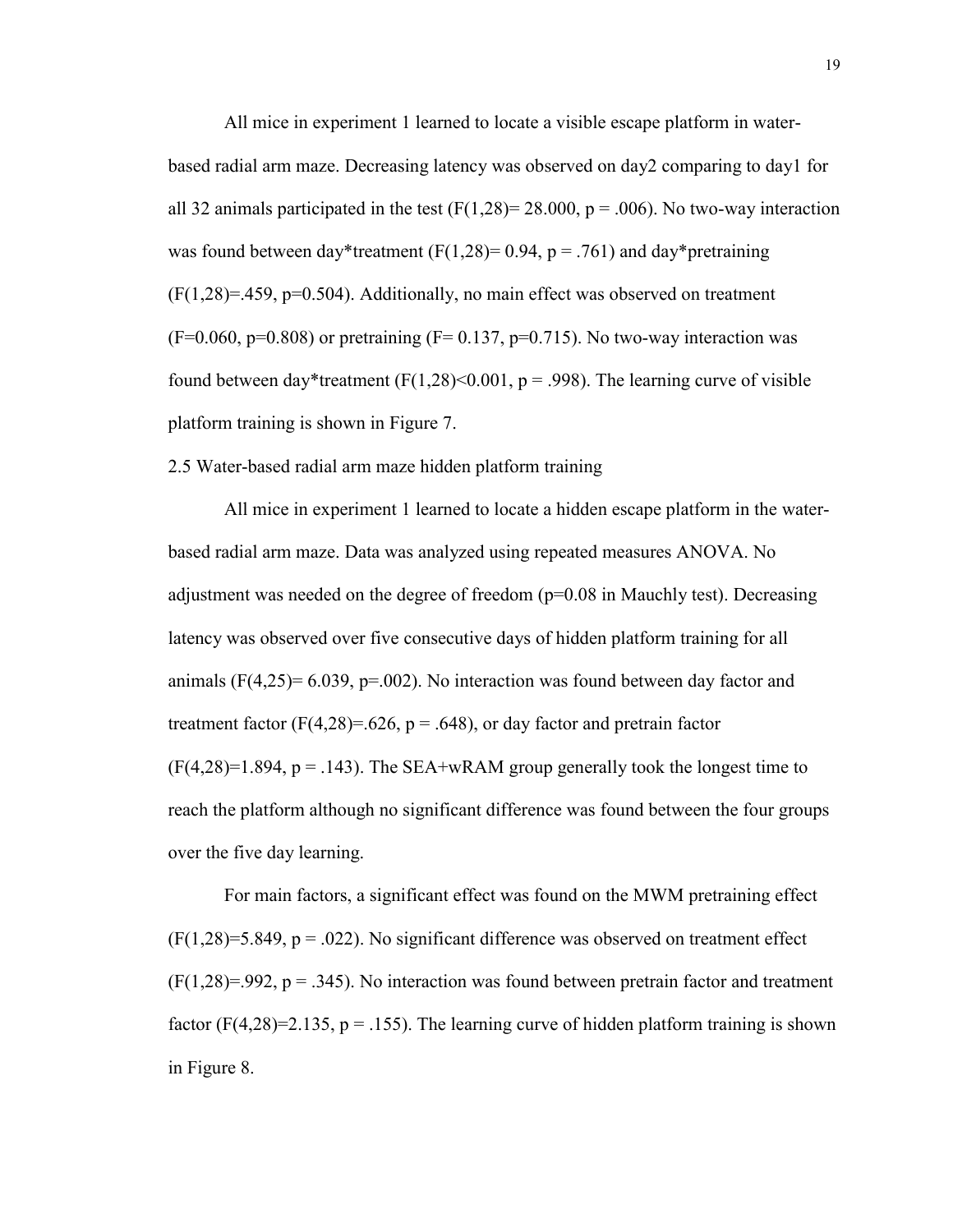#### 2.6 Water-based radial arm maze probe test

Repeated measures ANOVA was utilized to analyze the average velocity, travelling distance and time spent in the target zone, percentage of time and distance in the target zone, the latency before animal enter the target zone and number of entrance into the target zone. No significant difference was found by either the treatment factor or the time interval between last training and probe test for all the dependent variables above (data not provided).

## 2.5 Water-based radial arm maze probe test

# *Average velocity in Water-based radial arm maze probe test.*

Average velocity indicates the ability to move in the spatial maze. It reflects the animal's motivation and ability to escape from the maze. No significant difference was found between the four treatment groups in both 2hr probe and 24 hr probe test by repeated meansures ANOVA ( $p_{SEA}$ =0.832,  $p_{pretrain}$ =0.931,  $P_{SEA*pretrain}$ =0.919). *The percentage of travelling distance in the end of the target arm over travelling distance of the 60 second probe test.*

The percentage of travelling distance in the end of the target arm reflects the confidence of the animal of the long-term memory formed in hidden platform training. No main effect was found for treatment in both 2hr probe and 24 hr probe test by 3-way ANOVA ( $p_{\text{SEA}}$ =0.533). A significant difference was found for the pretrain factor  $(p<0.003)$ . An interaction was found between treatment and pretrain ( $p=0.049$ ). *Latency from start to reach the end half of target arm.*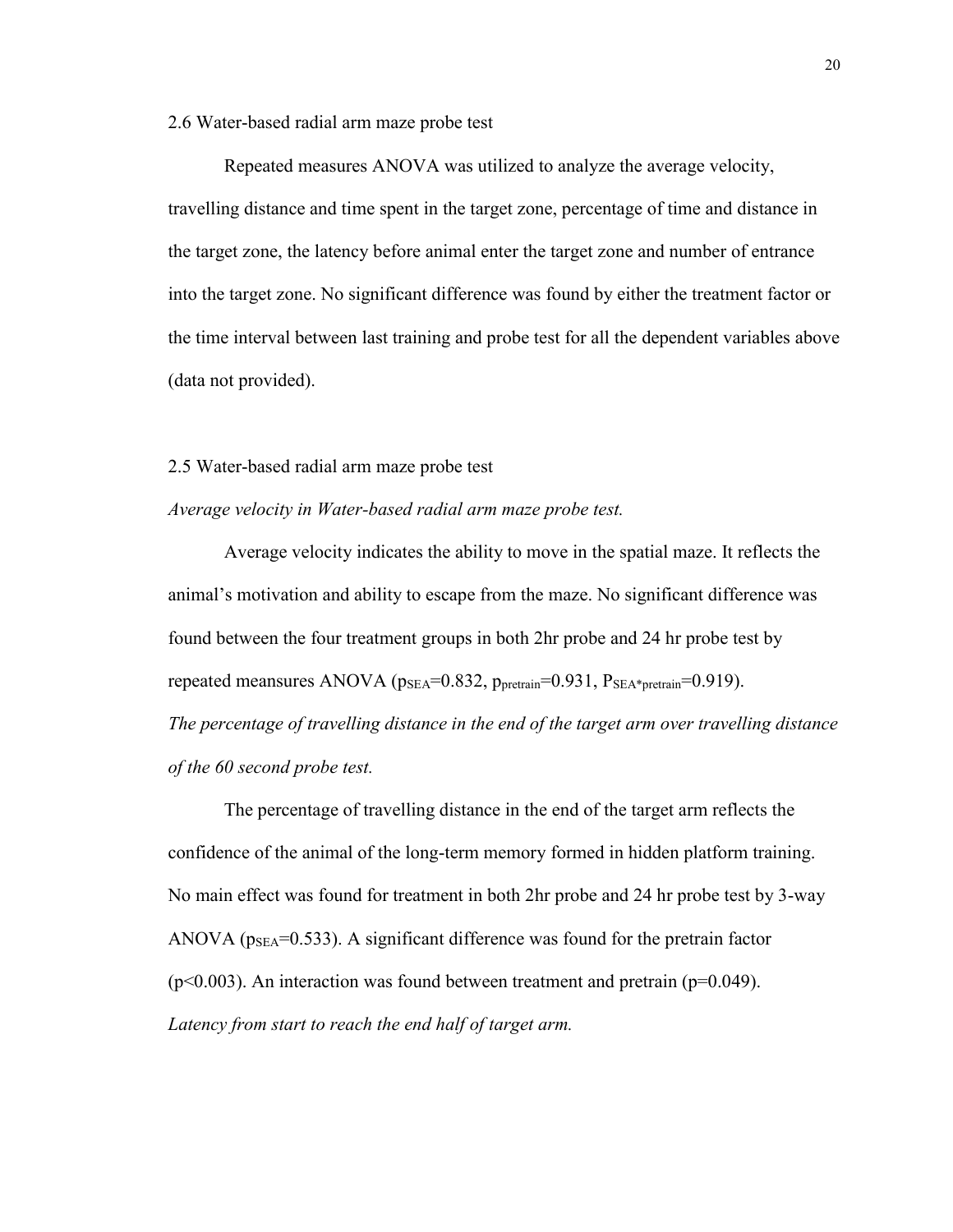Latency from start to reach the end half of target arm reflects the long term memory of the hidden platform training. No main effect was found in both 2hr probe and 24 hr probe test by 3-way ANOVA ( $p_{SEA}$ =0.626,  $p_{pretrain}$ =0.089). However, an interaction was found between treatment (SEA or saline) and pretrain (MWM or HC) ( $p=0.051$ ). Latency from start to reach the end half target arm was shown in figure 11. *Number of entries to the end of the target arm.*

Total entries to the end of the target arm may reflects the persistence of the animal of the long-term memory for the location of the hidden platform. No main effect was found for treatment in both 2hr probe and 24 hr probe test by repeated measures ANOVA  $(p_{\text{SEA}}=0.534)$ . A significant difference was found for the pretrain factor (p=0.004). No interaction was found between treatment and pretrain (p=0.126).

# *Time spent in the end of the target arm.*

No main effect was found for treatment in both 2hr probe and 24 hr probe test by repeated measures ANOVA ( $p_{\text{SEA}}$ =0.463). A significant difference was found for the pretrain factor (p=0.006). No interaction was found between treatment and pretrain  $(p=0.328)$ .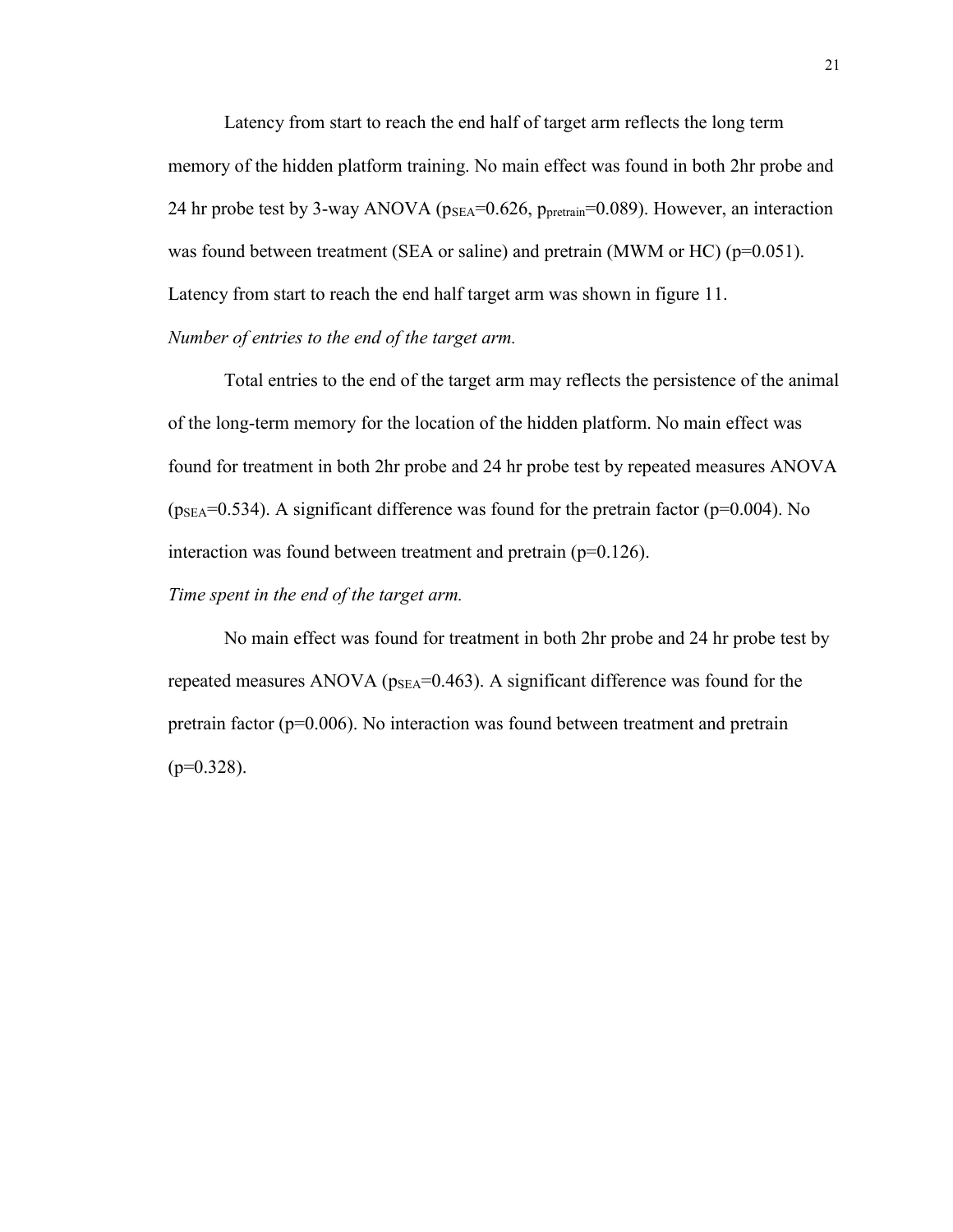# **Discussion**

The results from Experiment 1 showed that SEA treatment was not found to have a significant effect on cell proliferation in dentate gyrus three days after its introduction (24 hrs after the cells generation), yet it is associated with a reduction in the survival of the BrdU+ cells 11days after SEA introduction compared with the control group. Previous studies has revealed that SEB, a different T cell activator, can cause an increase in the numbers of BrdU+ cells in the dentate gyrus of C57 mouse four days after the i.p. injection (Wolf et al. 2009<sup>2</sup>). However, in the current study, SEA treatment did not affect the number of BrdU+ cells measured 4 days after immune activation. The difference between the two studies can be a result of the difference between the subgroups of T-cell stimulated by SEA and SEB. SEB are recognized by TCR that carries Vβ8 region (Kawabe and Ochi 1990, Vidlak, Mariani et al., 2011), while SEA is recognized TCR that possess V $\beta$ 3 and V $\beta$ 11 regions and consequently activates more CD4+ T cells comparing to SEB (Omoe, Nunomura et al., 2010). There is a distinct difference in the hypothalamus-pituitary-adrenal axis and proliferative response of T cells toward SEA and SEB in C57BL/6 mice. Additionally, the dose effect could also contribute to the difference between the current study and the one study using SEB (Wolf, Steiner et al, 2009<sup>2</sup>). In the previous study,  $0.1\mu$ g per 1g body weight of SEB (2.5ug for a mouse weighing 25g) was given, while 5ug SEA was given to each animal in the current study.

Activated CD4+ T cells will migrate and relocate onto meninges (Dereck, Cardani et al., 2010). Without infiltration, into the brain, CD4+ T cells are able to release cytokines such as IL-2 and IL-4 into the CNS. It has been suggested that CD4+ T cells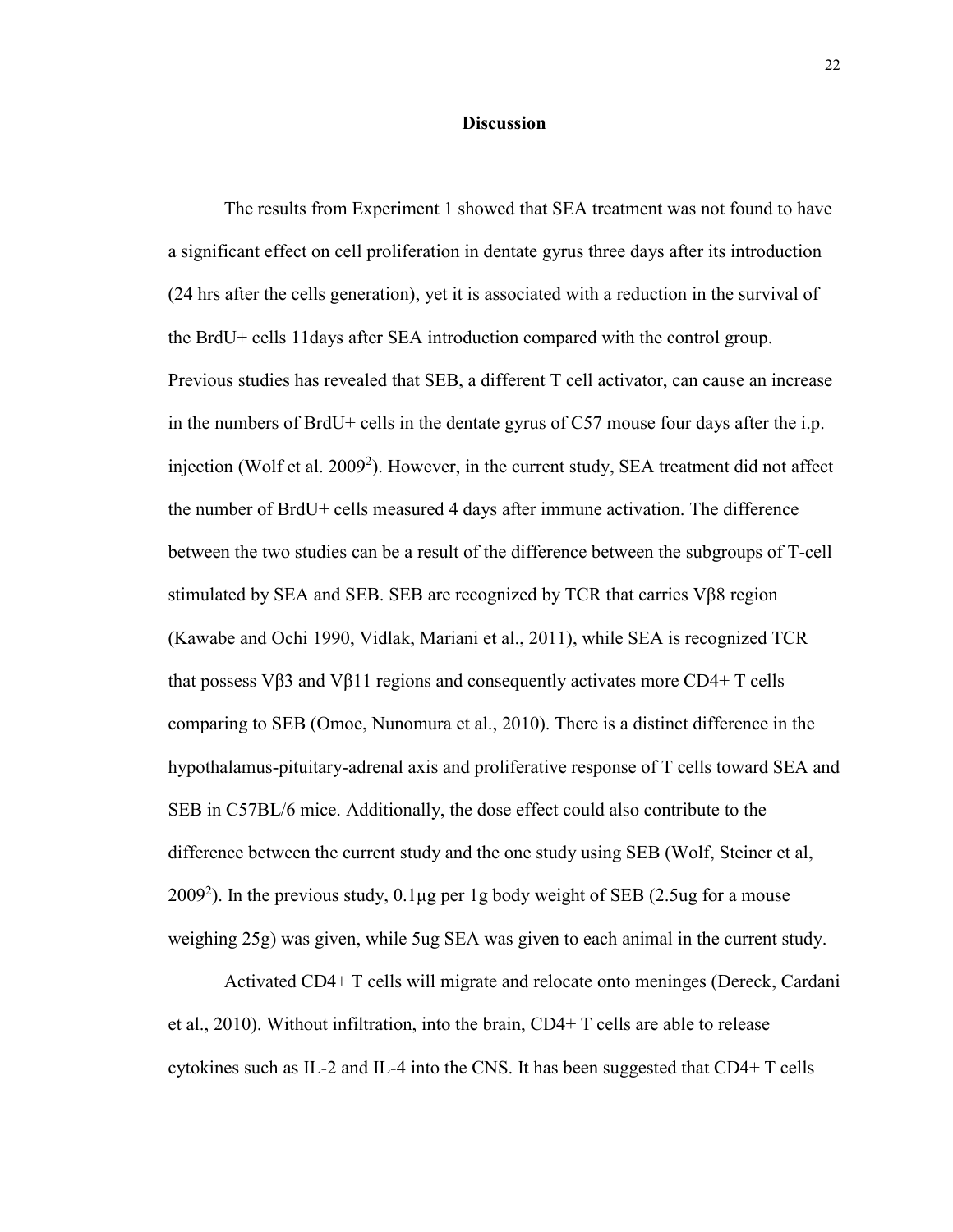have a neuroprotective role and neurogenesis was severely reduced in CD4+ T cell depleted animal (Wolf, Steiner et at., 2009; cl, Ron et al., 2006). However, not many studies have been conducted on CD4+ over-activated animals, as carried out in the present study using SEA. Interleukin-4 has been proved to promote microglial cell activation (Butovsky, Talpalar et al., 2005), and the role of IL-4 as well as its effect through microglial activation is still under study. The effect of microglial cells on neurogenesis has been a controversial topic for many studies. It is possible that the CD4+ T cell act as a neuro-proliferator within a certain range of concentrating. Yet a higher level of expression can possibly have a negative effect on neuro-proliferation.

Additionally, no other cell markers were stained together with BrdU. The actual phenotype of the BrdU+ cells is unclear. The suppression on cell proliferation might not only be neurons, but also astrocytes and microglia cells. A double stain for doublecortin (neural progenitors), GFAP (astrocytes) and/or CD11b (microglia) is necessary to determine the cell type of the BrdU+ cells. Furthermore, a dose-response study with SEA might reveal greater BrdU+ cells at lower SEA doses.

Experiment 2 investigated the effects of SEA on learning and memory in the MWM and wRAM. A subset of these animals were treated with SEA or Saline and remained in the home cage, prior to wRAM testing (the HC/SEA and HC/Saline groups). Since these animals are naïve to behavioral testing prior to wRAM, but immunologically challenged, it might be predicted that low BrdU+ cells in the hippocampus might influence wRAM learning and memory.

Many studies have revealed that neurogenesis is highly interacted with learning and memory (Deng et al., 2010; Leuner and Gould, 2010). Neurogenesis is positively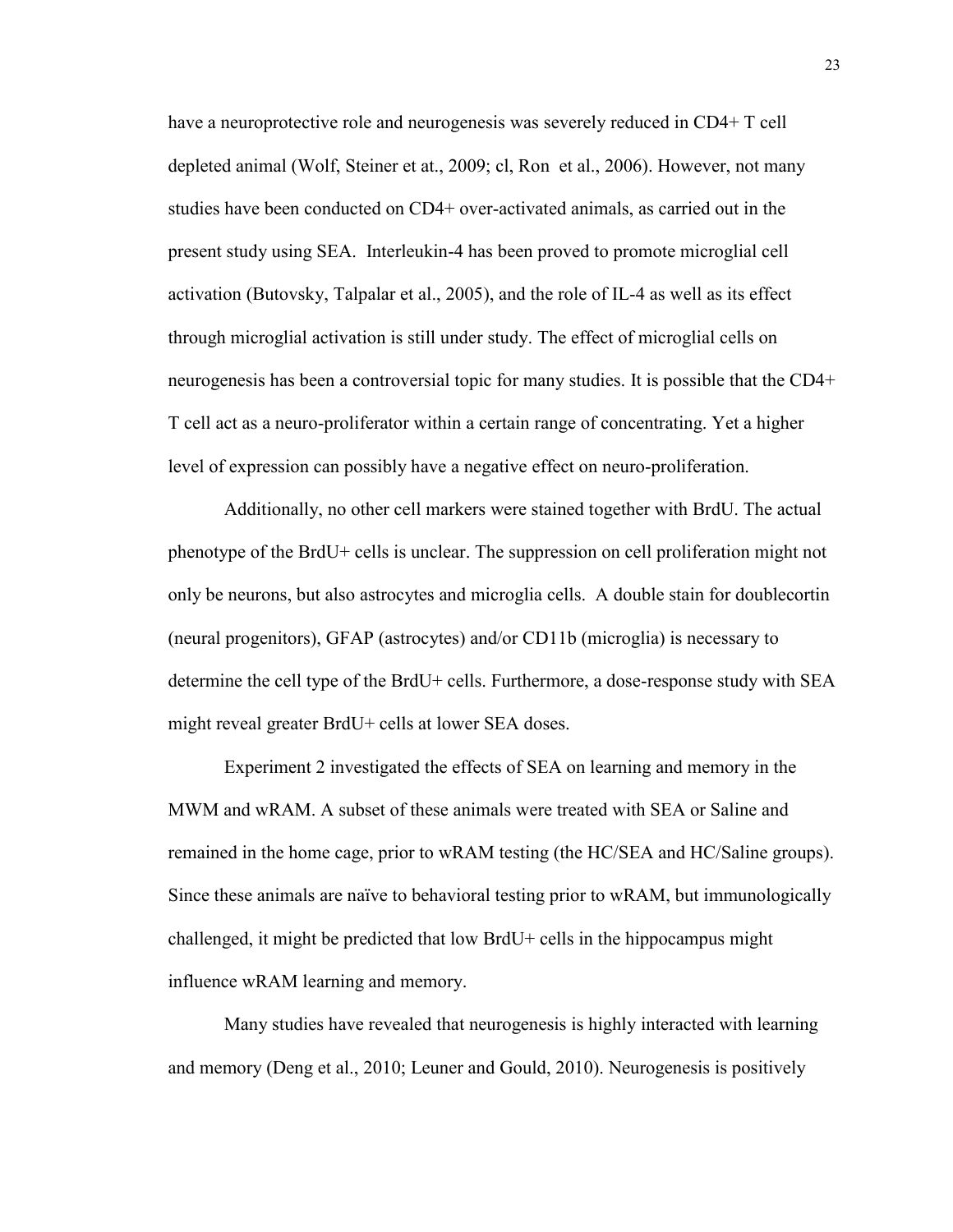correlated with spatial learning, and the reduction of neurogenesis caused by CD4+ T cell deficiency interferes with spatial learning in the C57 mouse (Ziv et al., 2006). It is possible that the reduction of BrdU+ cells in the current study was not due to a decrease in neural precursor cells, but other cell types. It was found that SEA-induced reductions in BrdU+ cells was associated with better memory formation in the wRAM 3 weeks after the first injection of SEA without MWM pre-training. On the other hand, improved wRAM memory was not seen in the MWM/SEA pre-trained group. The reasons for this are not clear. In a previous study (Woodruff et al., 2011), animals that were MWMtrained and treated with SEA had better reconsolidation of MWM a month later. It can be hypothesized that the precursor cells born during the immune activation will benefit spatial learning when the neurons reach maturation, unless a new but different spatial task is introduced. It is supported by the suggestion that the neural progenitor cells born and mature at certain periods of time may make distinct contributions to events that occur in the same time period (Nokia et al., 2012).

Additionally, MWM by itself (eg., Saline/MWM group) also reduced memory formation in the wRAM. It could be that the neurons that were born during MWM training interfered with the computational model in the hippocampal circuit of neurons born during wRAM training, and thus diminished the effect of SEA on later learning. A double labeling experiment tracing BrdU and doublecortin positive cells generated from the MWM learning would help answer this question by correlating the number of double labeled cell with the learning and memory in later wRAM test.

If the reduction of BrdU+ cell was a result of reduced neural precursor cells, it could be the ability of cognitive flexibility that was affected. Figure 10 indicates that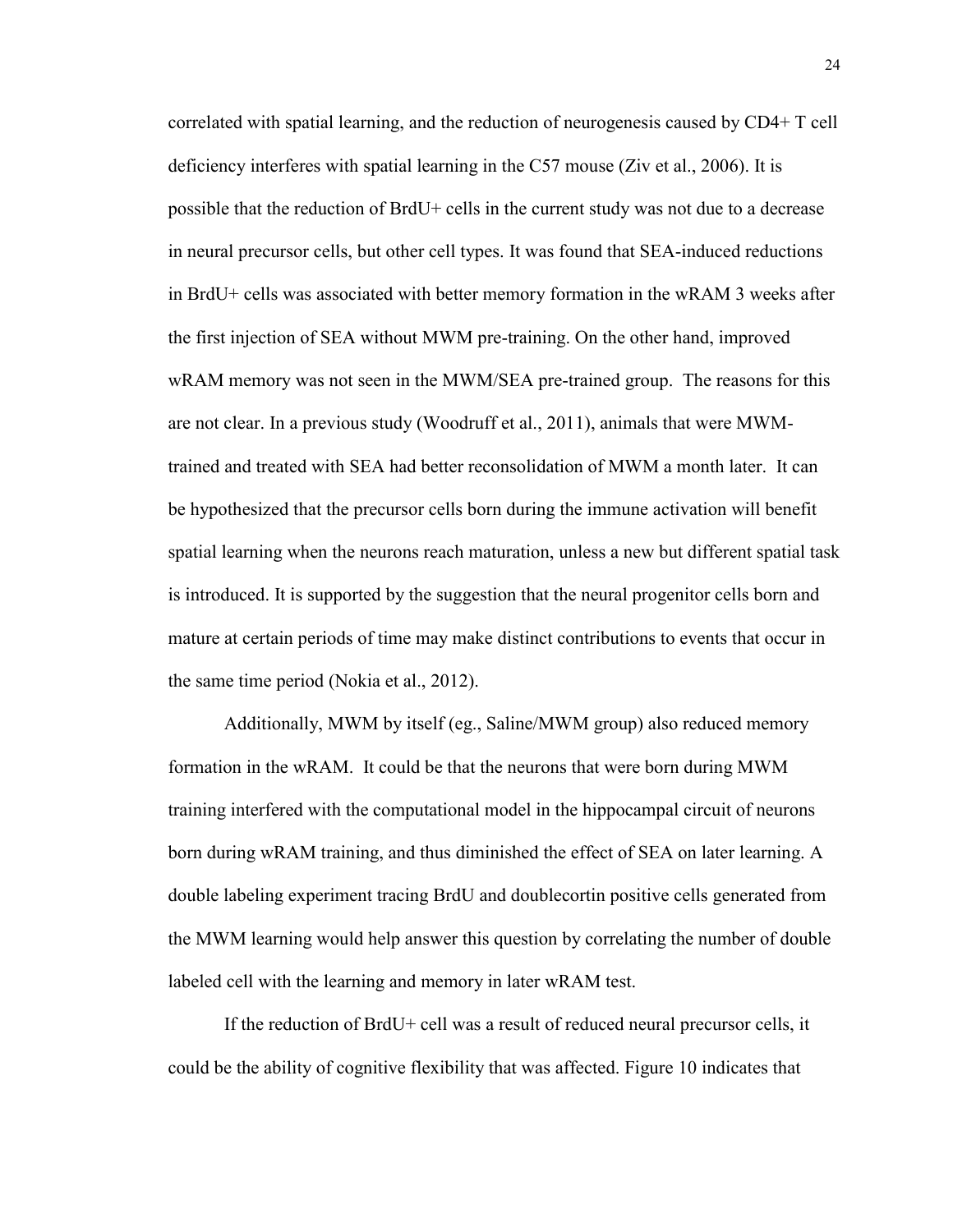there is no difference in the percent distance travelled in the target arm in the saline groups that were pretrained (MWM exposed) or not pretrained (Saline/HC). But for SEA animals, the ones that were pre-trained had worse memory compared with the SEA/HC (i.e. not pretrained) group. This phenomenon can also be seen as a trend in the acquisition phase, although statistical significance was not found (Figure 9). These differences occurred on both probe test days, and could not be accounted for by travelling speed. Therefore, these data (using latency and distance travelled measures) indicate that the animals that were introduced into MWM before wRAM had a worse memory retrieval in the wRAM, compared with animals that were not trained in the MWM.

These observations could be interpreted as interactions with cognitive flexibility, which is the ability to flexibly use and ignore familiar associations when contingencies change (Burghardt et al 2012). Animals in which adult neurogenesis was blocked had a higher error rate when the shock zone and safe zone were reversed in a spatial fear conditioning task. However, blocking neurogenesis did not affect learning of the original learning conditions (Burghardt et al 2012). Future studies should determine whether theory is justified in the SEA model.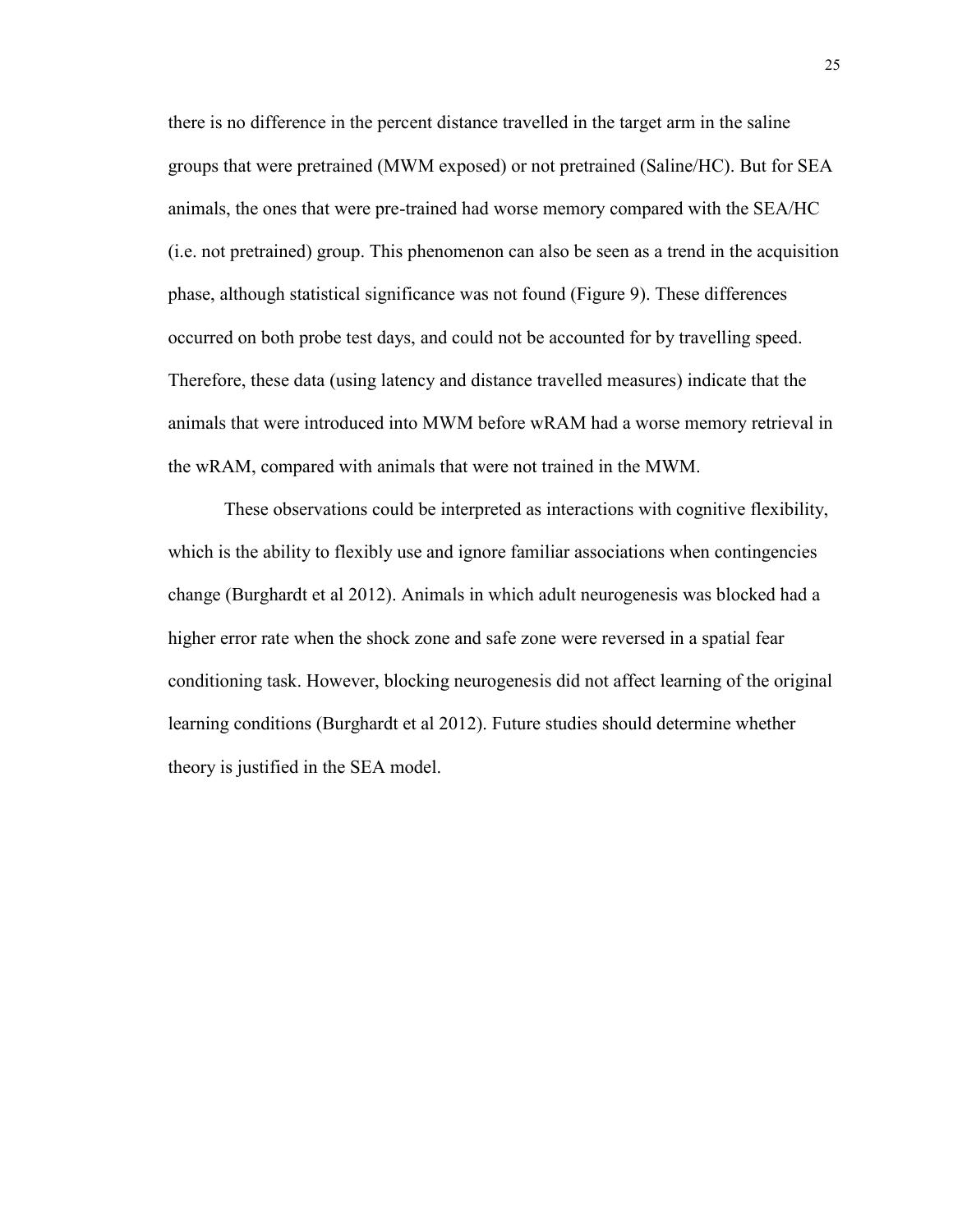# **Conclusion**

This study is the first to directly assess the effect of staphylococcal enterotoxin A (SEA) on neurogenesis and to examine the effect of SEA on the generalization of spatial cognition. It was found that injection of SEA did not affect the number of new cells in the dentate gyrus of hippocampus three days after SEA injection, but had a negative effect on it eleven days after the SEA injection. The SEA injection was found to have no influence on the Morris water maze acquisition and memory. However, home caged animals that were naïve to Morris water maze (MWM) showed better memory in water-based radial arm maze (wRAM) three weeks after the injection of SEA compared with animals that were previously trained in MWM. This could be a result of changes in hippocampal circuits caused by neurogenesis, or changes in cognitive flexibility.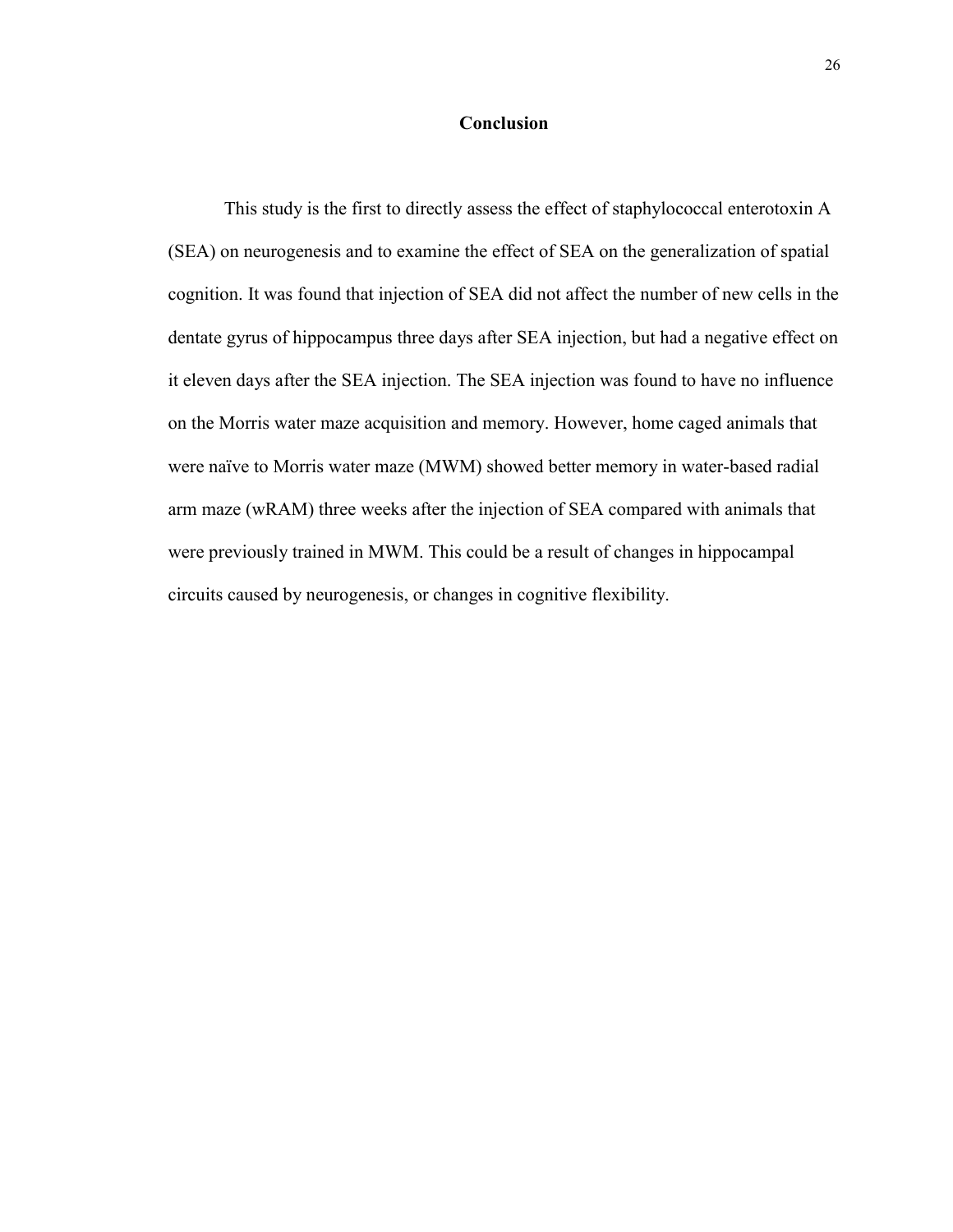# **List of Figures**



Figure 1. The timeline of experiment 2. Conditions are stated in bold at the end of each bar. Injections with SEA or Saline are indicated by flags on the bottom bar. There were two injections, each given on consecutive days.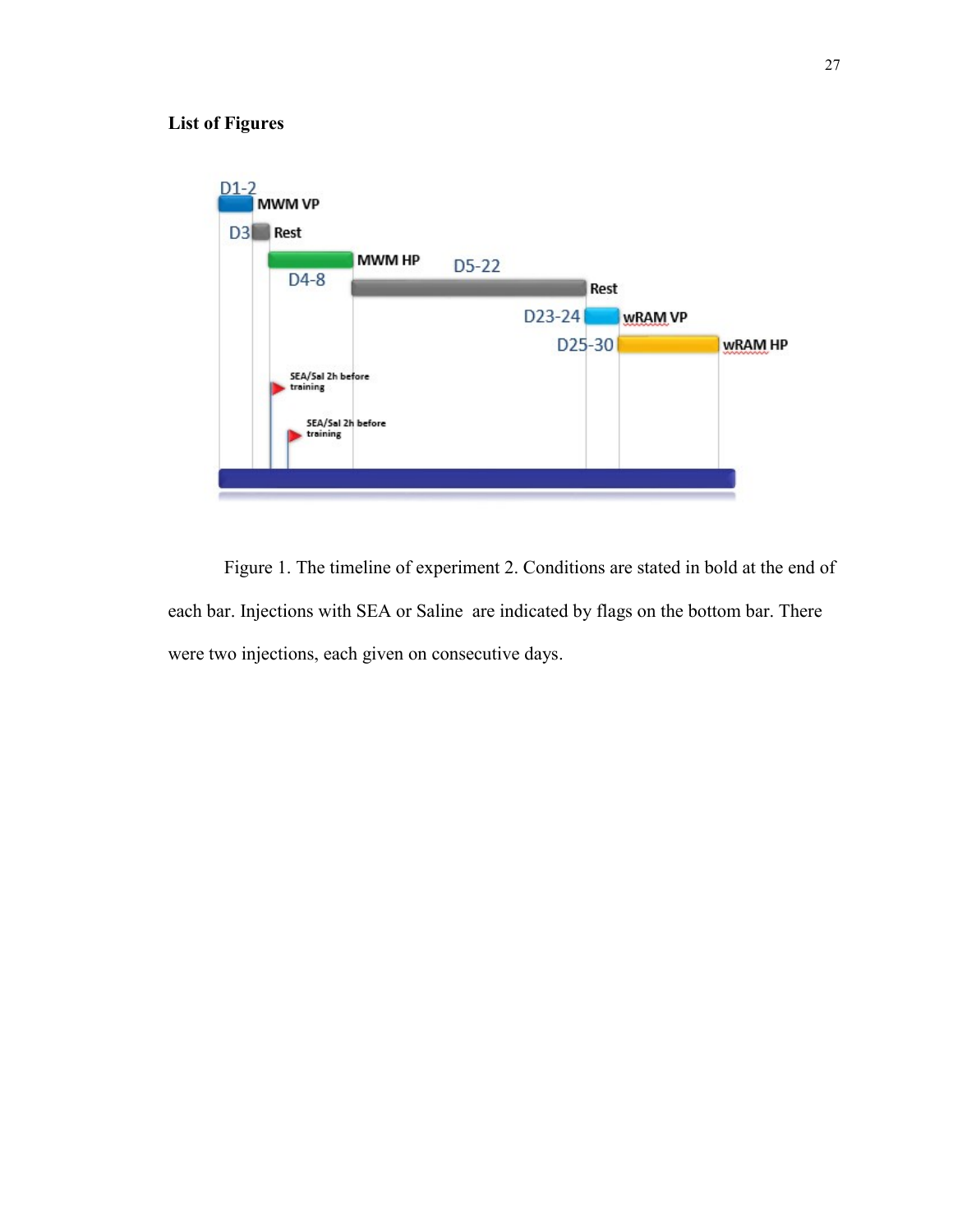

Figure 2. Diagram of the water-based radial arm maze. Arm measurements were (L x W x H) 30cm x 10cm x 16cm. The angle between two arms is 45°.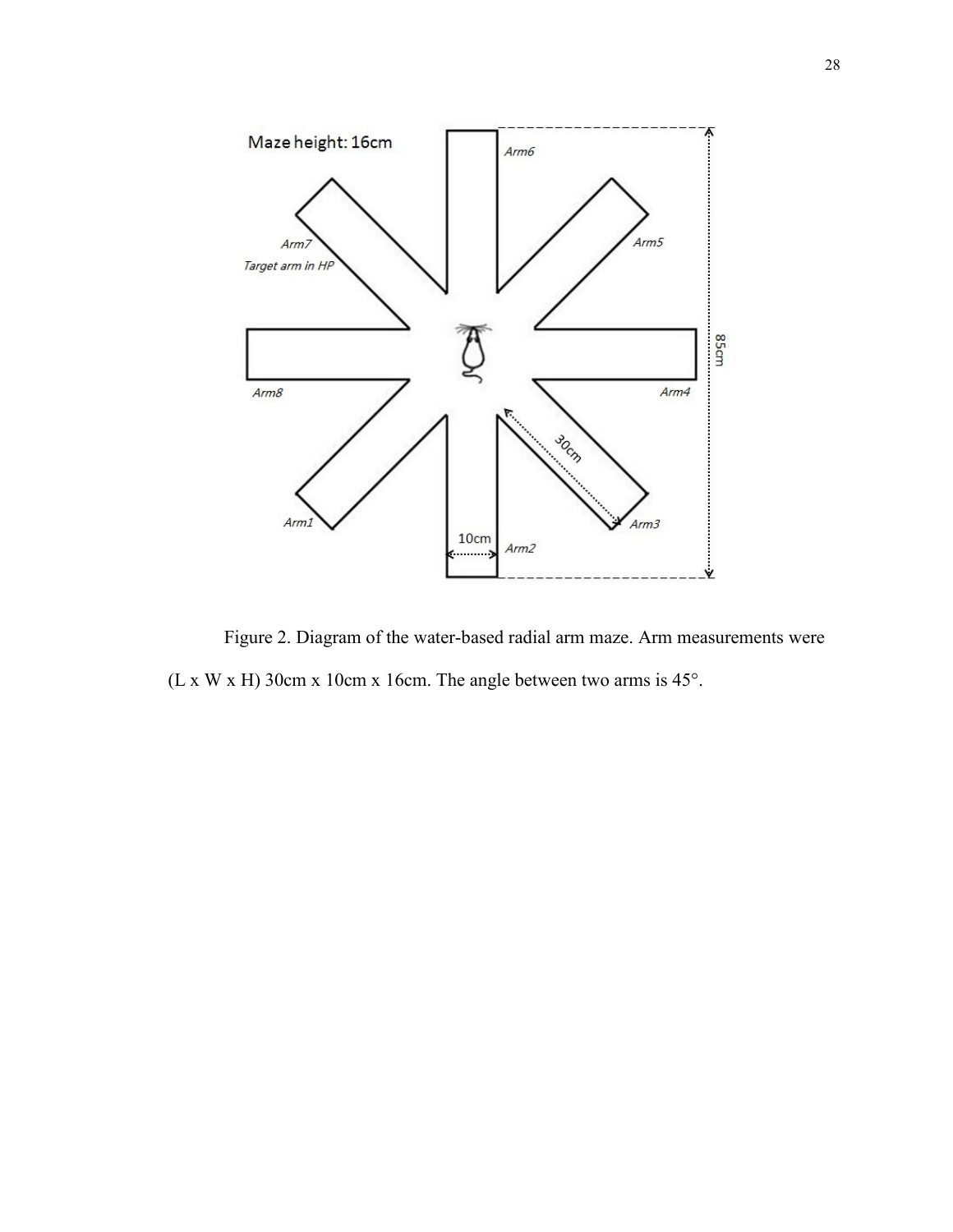

Figure 3. Experiment 1: BrdU+ staining in dentate gyrus area. The green fluorescent neurons are BrdU positive. Overlap cells are identified by focus adjustment.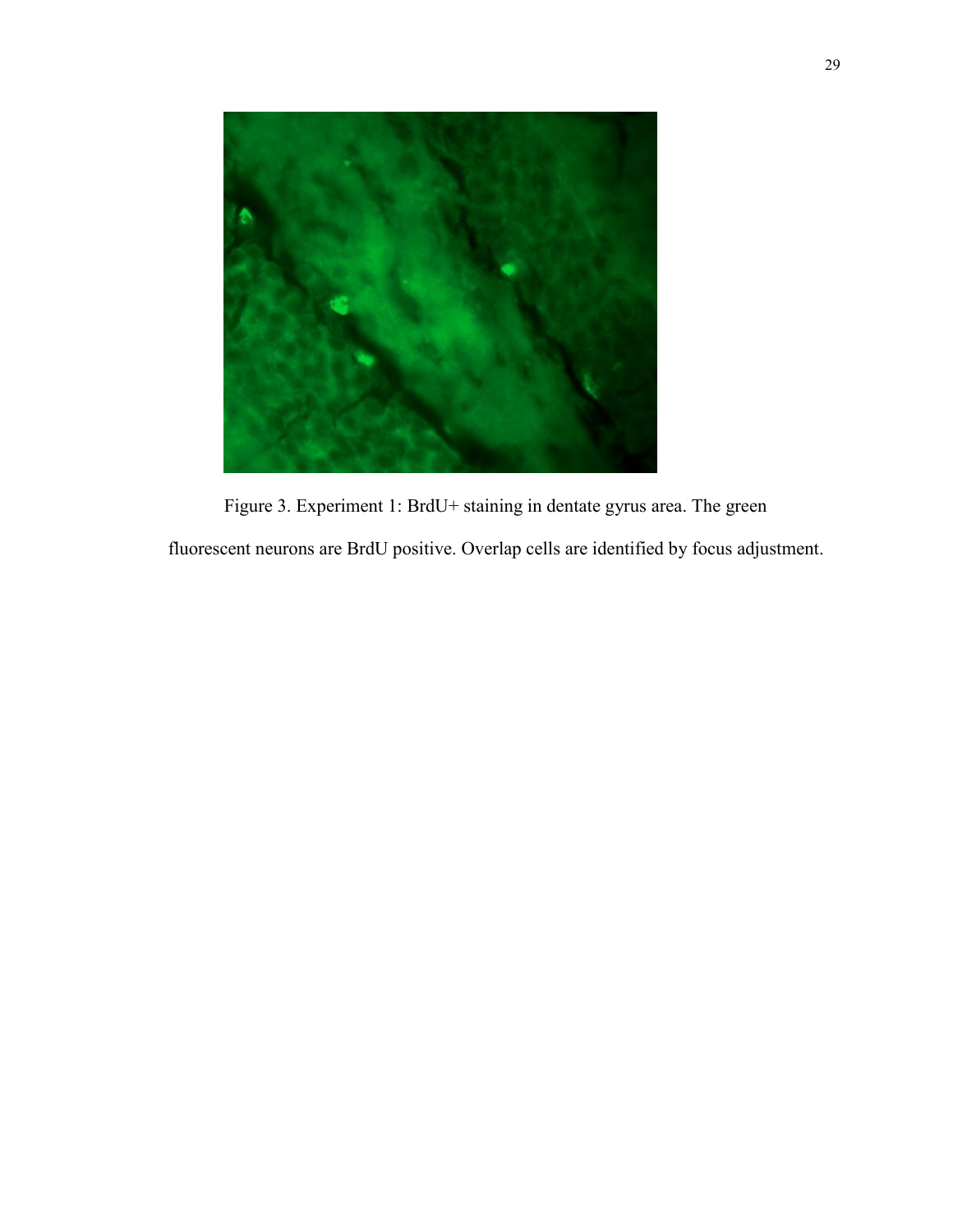

Figure 4. Experiment 1: Counting of BrdU positive cells. Mean number of BrdU+ cells in the dorsal hippocampus for each treatment group. The average per animal was calculated across 7-8 sections spanning the rostro-caudal extent of the dorsal dentate gyrus.  $N = 5-7/gp$ .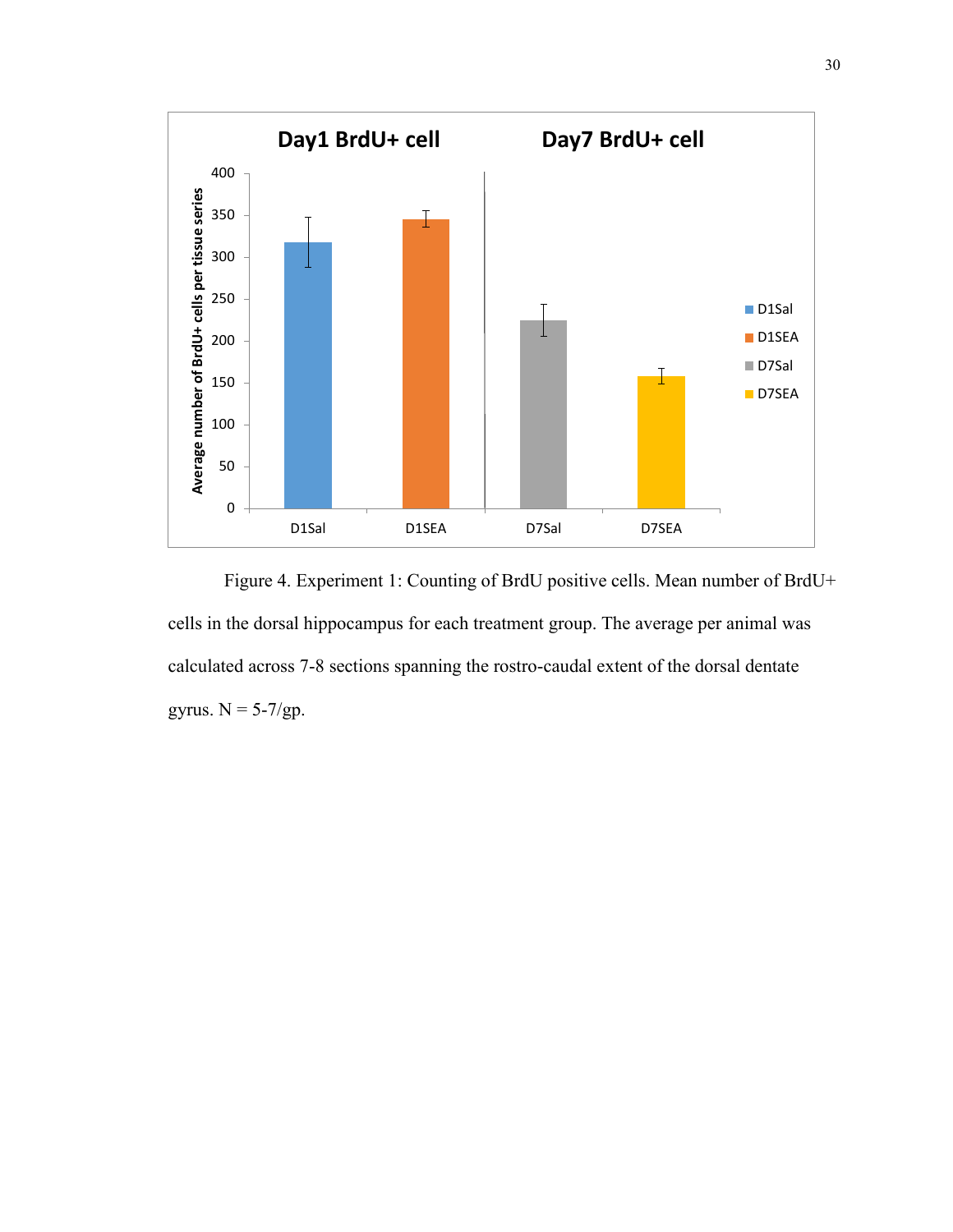

Figure 5. Experiment 2: MWM visible platform training. Mean latency to reach escape platform in visible platform training of MWM showed no difference between the two groups.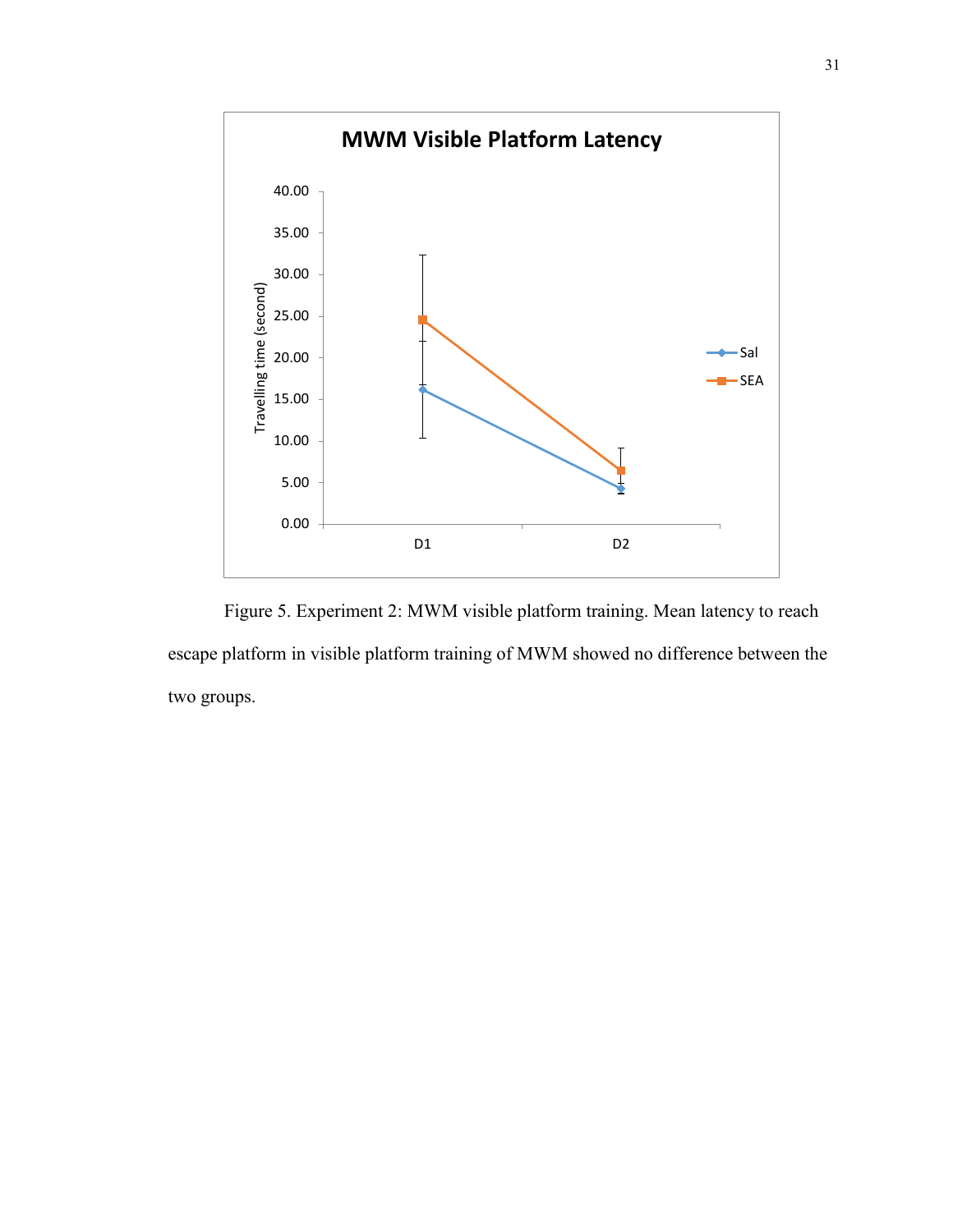

Figure 6. Experiment 2: Latency to reach platform in HP training of MWM. No difference was found between groups.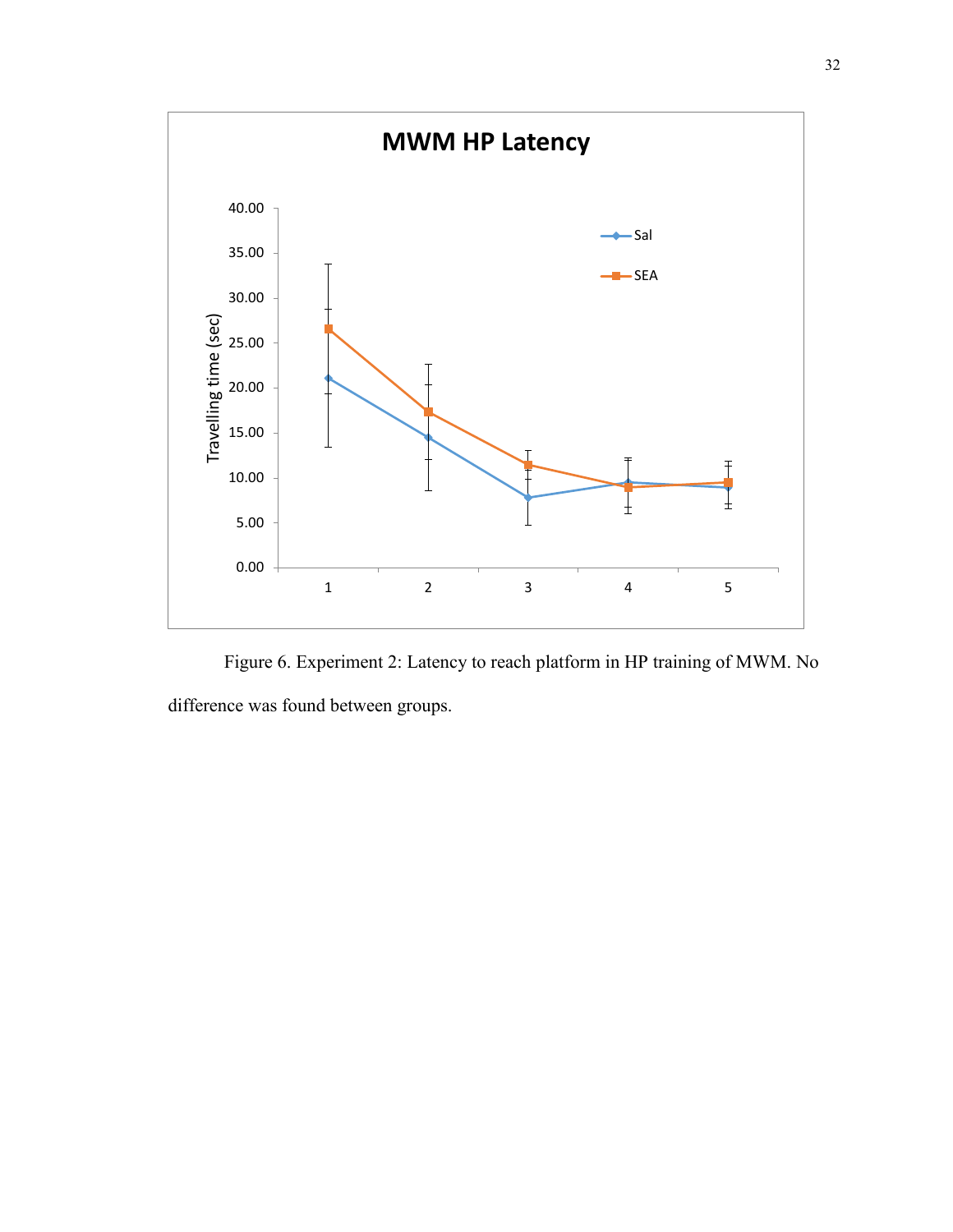

Figure 7. Experiment 2: Latency to reach escape platform in VP training of

wRAM. No difference was found between groups.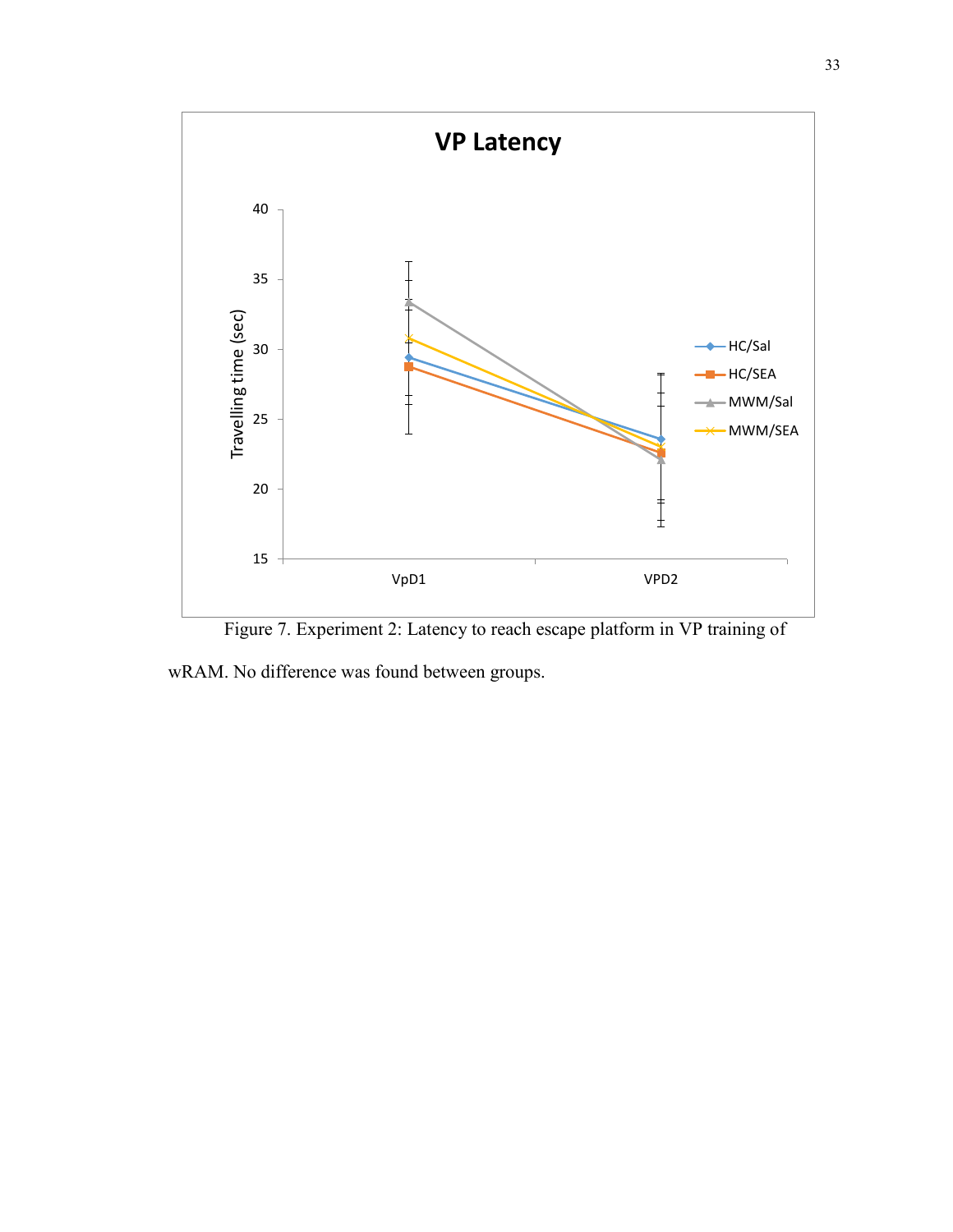

Figure 8. Experiment 2: Latency to reach escape platform in hidden platform training of wRAM. No difference was found between groups.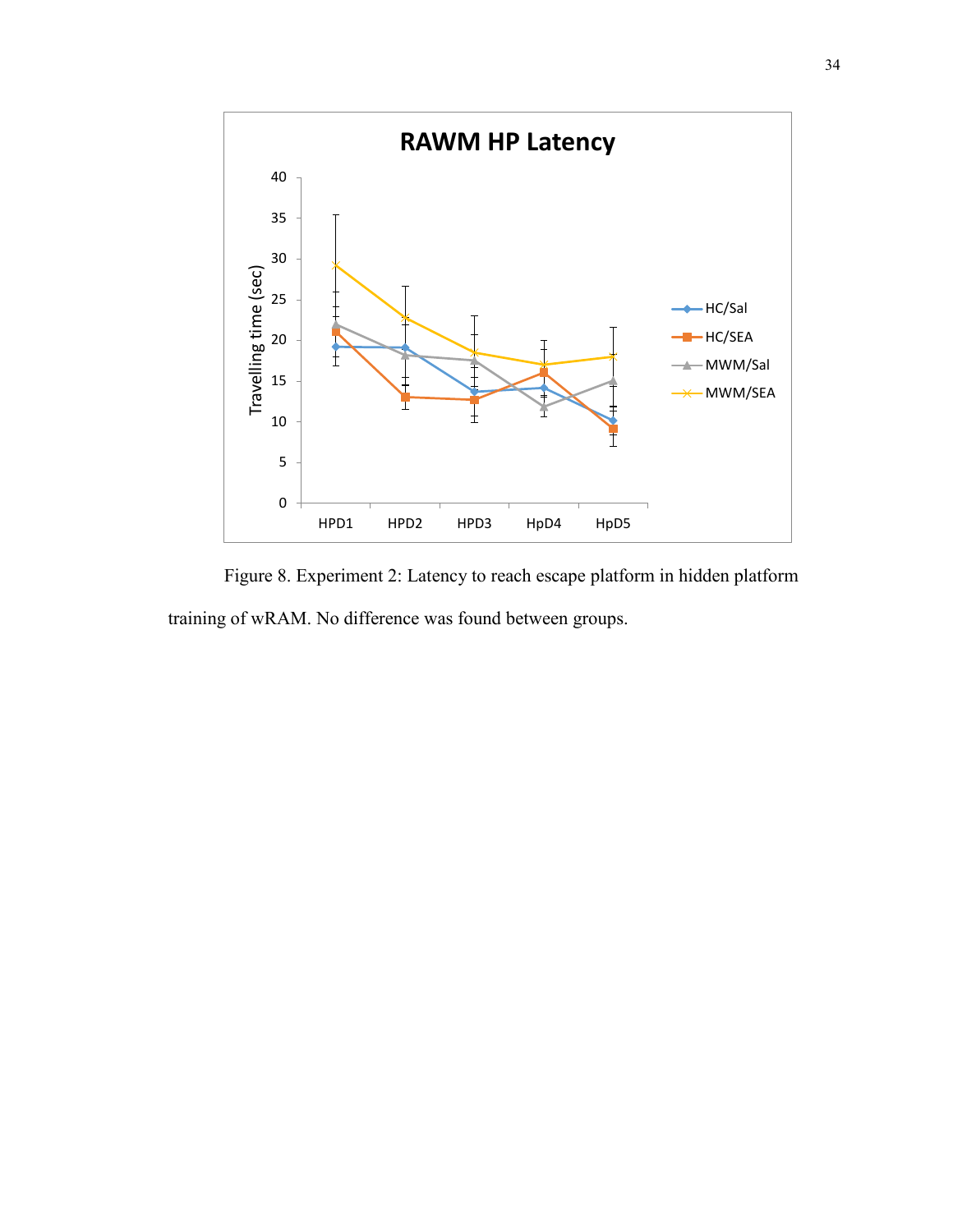

Figure 9. Experiment 1: Latency to reach platform in HP training of SEA groups. The two SEA treated groups are compared for their learning curve to locate the HP. No difference was found between groups.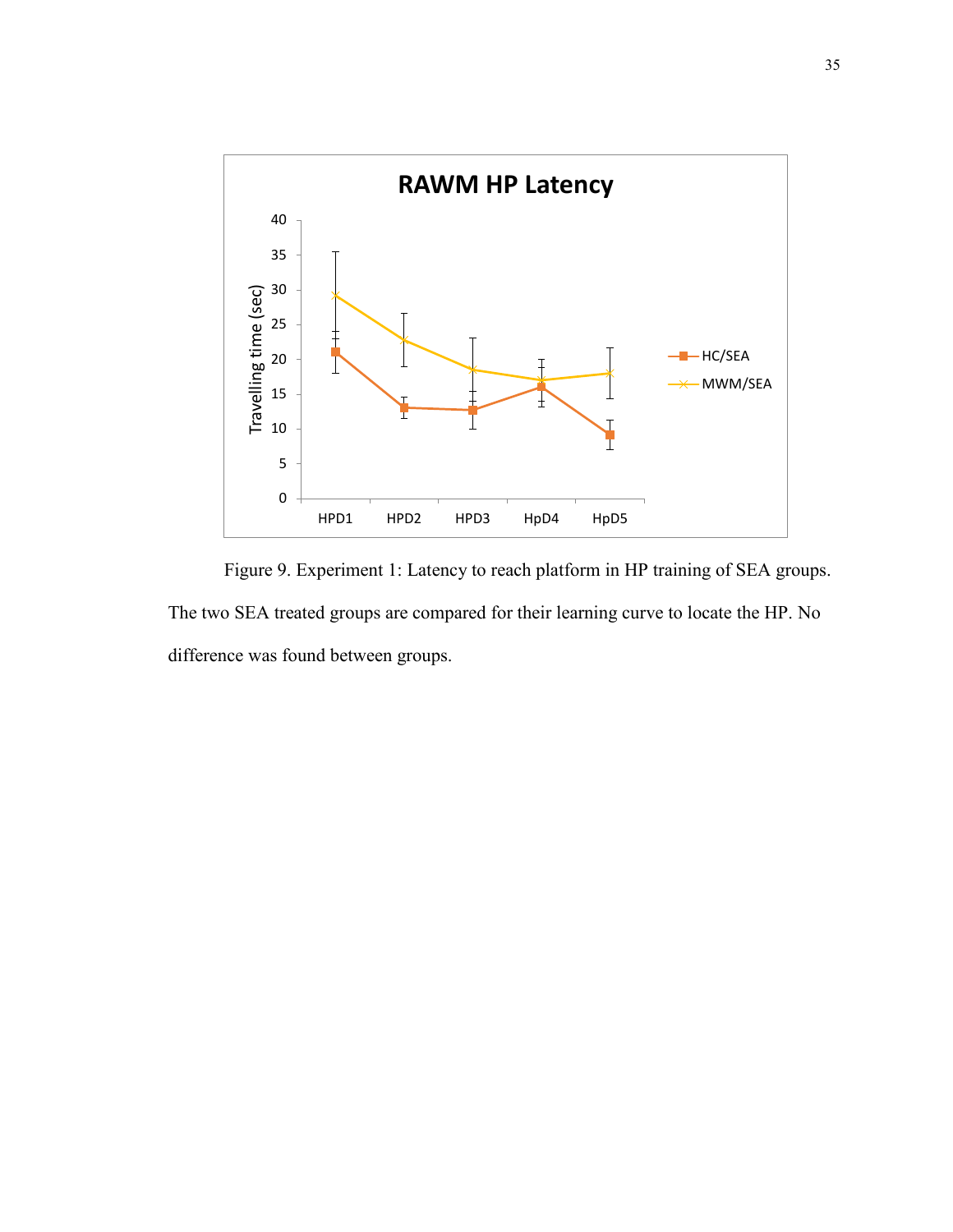

Figure 10. Experiment 2: The percentage of travelling distance in targeted area. The percentage of travelling distance in the end of the target arm over travelling distance of the 60 second probe test was tested. The Saline treated animals did not show a difference between the HC and MWM group, while the SEA treated animals showed worse memory with MWM pre exposure.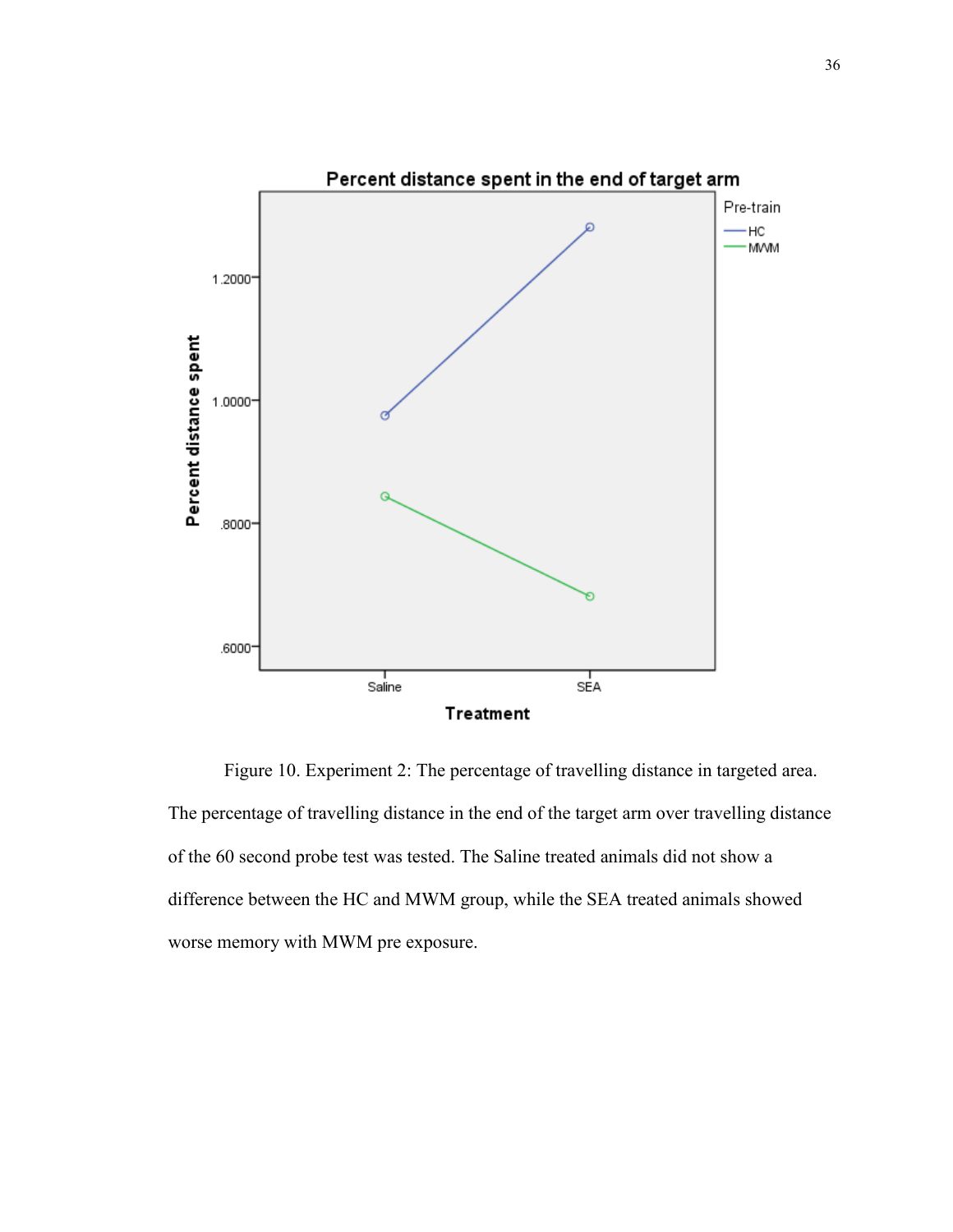

Figure 11. Experiment 2: Average latency to reach target zone. Average latency  $(\pm SE)$  to reach the end half of target arm in the probe test (N=8/group) was measured.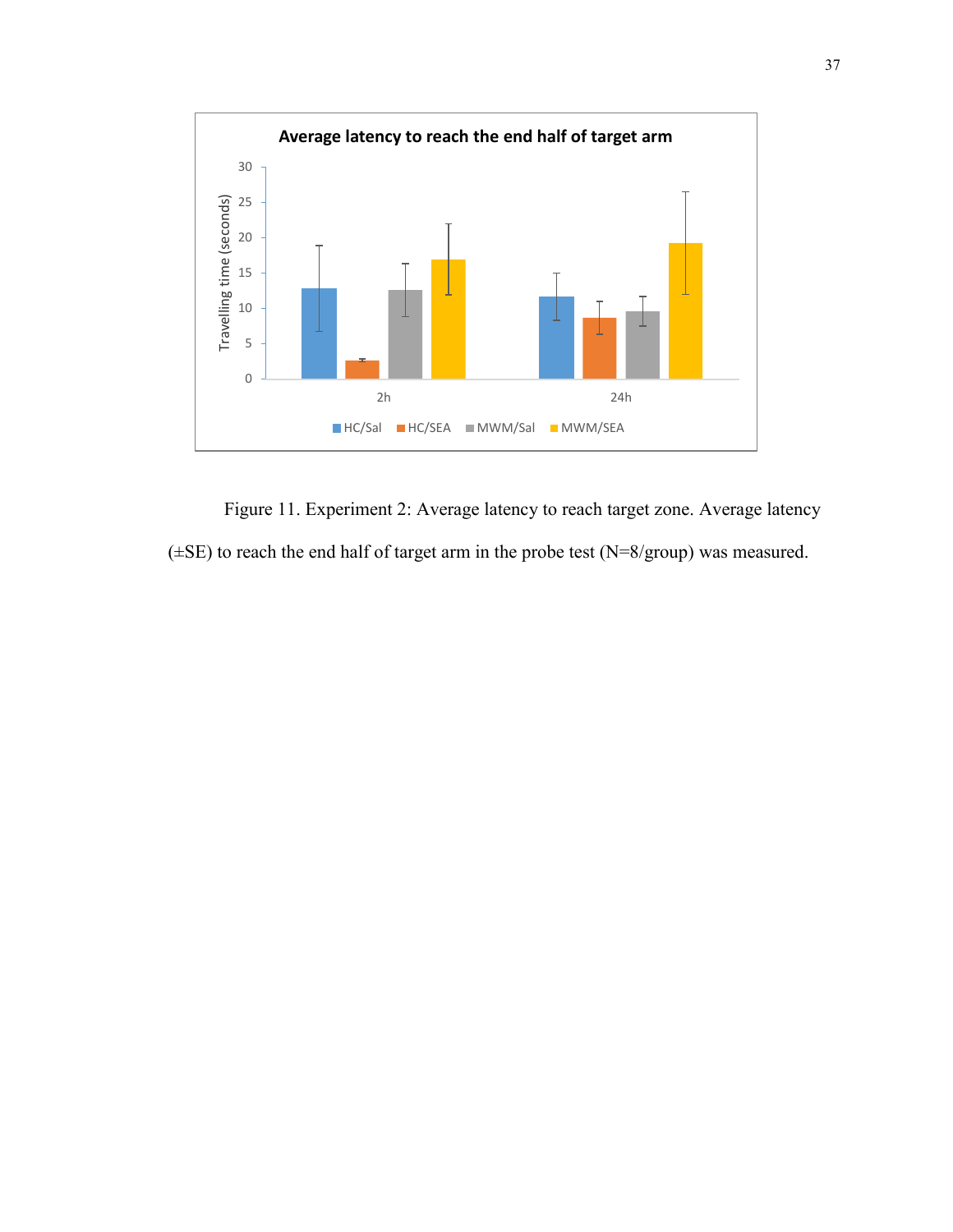# **Reference**

- Bentley GA, Mariuzza RA. The structure of the T cell antigen receptor. Annu Rev Immunol. 1996; 14: 563–590.
- Bluthé, R., Crestani, F., Kelley, K. W., & Dantzer, R. (1992). Mechanisms of the Behavioral Effects of Interleukin 1 Role of Prostaglandins and CRFa. Annals of the New York Academy of Sciences, 650(1), 268-275.
- Bluthe, R. M., Pawlowski, M., Suarez, S., Parnet, P., Pittman, Q., Kelley, K. W., & Dantzer, R. (1994). Synergy between tumor necrosis factor  $\alpha$  and interleukin-1 in the induction of sickness behavior in mice. Psychoneuroendocrinology, 19(2), 197-207.
- Burghardt, N. S., Park, E. H., Hen, R., & Fenton, A. A. (2012). Adult‐born hippocampal neurons promote cognitive flexibility in mice. Hippocampus, 22(9), 1795-1808.
- Butovsky, O., A. E. Talpalar, K. Ben-Yaakov, M. Schwartz. 2005. Activation of microglia by aggregated beta-amyloid or lipopolysaccharide impairs MHC-II expression and renders them cytotoxic whereas IFN-gamma and IL-4 render them protective. Mol. Cell. Neurosci. 29: 381–393.
- Dantzer, R., O'Connor, J. C., Freund, G. G., Johnson, R. W., & Kelley, K. W. (2008). From inflammation to sickness and depression: when the immune system subjugates the brain. Nature reviews neuroscience, 9(1), 46-56.
- Danzer, R. (2001). Cytokine-induced sickness behavior: Where do we stand. Brain Behav Immun, 15, 7-24.
- Deng, W., Aimone, J. B., & Gage, F. H. (2010). New neurons and new memories: how does adult hippocampal neurogenesis affect learning and memory?. Nature Reviews Neuroscience, 11(5), 339-350.
- Derecki, N. C., Cardani, A. N., Yang, C. H., Quinnies, K. M., Crihfield, A., Lynch, K. R., & Kipnis, J. (2010). Regulation of learning and memory by meningeal immunity: a key role for IL-4. The Journal of experimental medicine, 207(5), 1067-1080.
- Fanselow, M. S., & Dong, H. W. (2010). Are the dorsal and ventral hippocampus functionally distinct structures?. Neuron, 65(1), 7-19.
- Fraser, J. (1969). High affinity binding of staphylococcal enterotoxins A and B to HLA-DR. Nature 339, 221-223.
- Germain, R. N. (2002). "T-cell development and the CD4-CD8 lineage decision." Nat Rev Immunol 2(5): 309-22.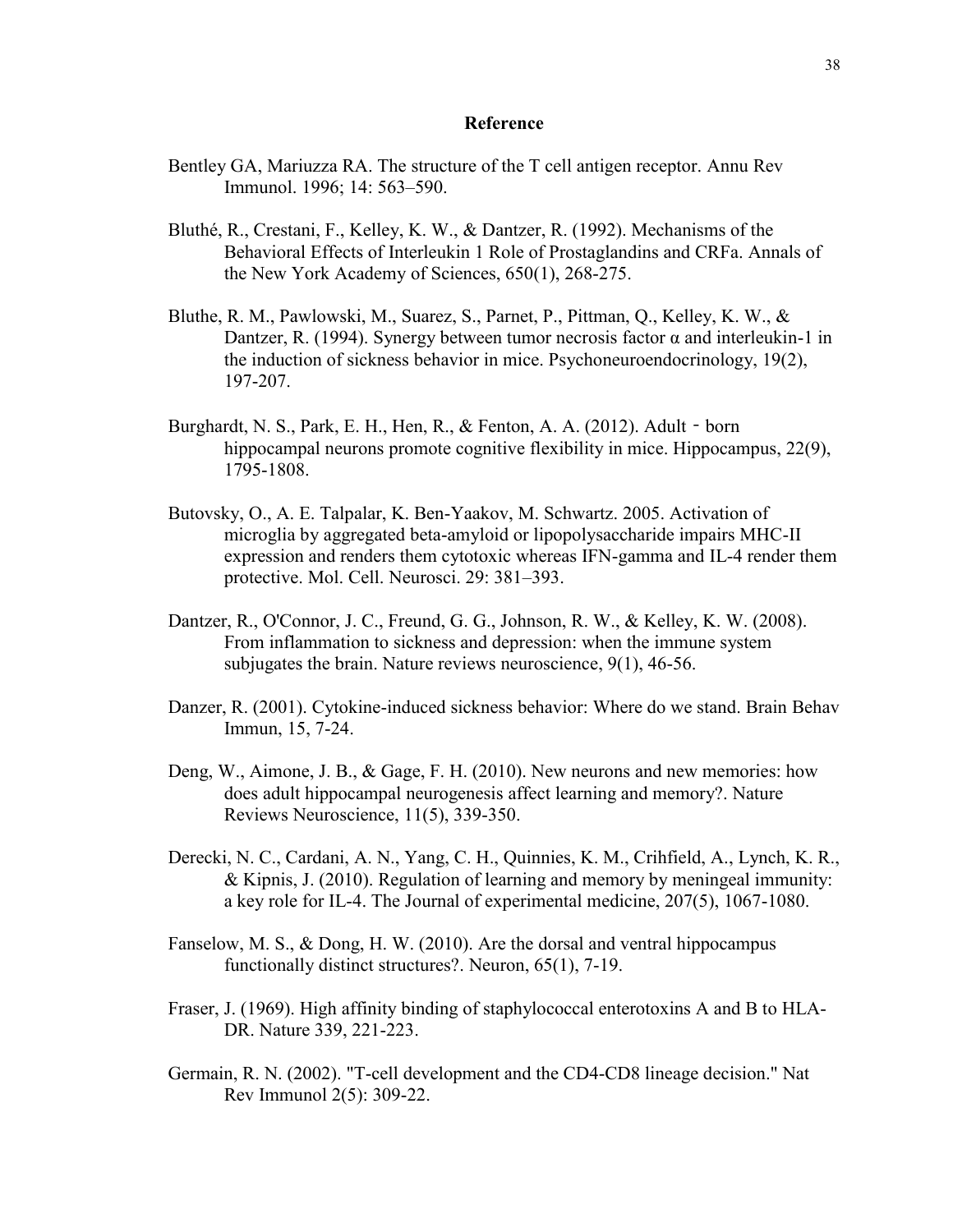- Gould, E., Beylin, A., Tanapat, P., Reeves, A., & Shors, T. J. (1999). Learning enhances adult neurogenesis in the hippocampal region. Nature Neuroscience, 2, 260–265.
- Kawabe, Y., and A. Ochi. 1990. Selective anergy of VB8+, CD4 + T cells in Staphylococcus enterotoxin B-primed mice. J. Exp. Med. 172:1065-1070. 25.
- Jameson, S. C. and M. J. Bevan (1998). "T-cell selection." Curr Opin Immunol 10(2): 214-9.
- Kawashima, N. and A. W. Kusnecov (2002). "Effects of staphylococcal enterotoxin A on pituitary-adrenal activation and neophobic behavior in the C57BL/6 mouse." J Neuroimmunol 123(1-2): 41-9.
- Kelley, K. W., Bluthé, R. M., Dantzer, R., Zhou, J. H., Shen, W. H., Johnson, R. W., & Broussard, S. R. (2003). Cytokine-induced sickness behavior. Brain, Behavior, and Immunity, 17(1), 112-118.
- Kumar, S., & Jack, R. (2006). Invited review: origin of monocytes and their differentiation to macrophages and dendritic cells. Journal of endotoxin research, 12(5), 278-284.
- Kusnecov, A. W., R. Liang, et al. (1999). "T-lymphocyte activation increases hypothalamic and amygdaloid expression of CRH mRNA and emotional reactivity to novelty." J Neurosci 19(11): 4533-43.
- Leuner, B., & Gould, E. (2010). Structural plasticity and hippocampal function. Annual review of psychology, 61, 111.
- McAfoose, J., & Baune, B. T. (2009). Evidence for a cytokine model of cognitive function. Neuroscience & Biobehavioral Reviews, 33(3), 355-366.
- Mellman, I. and R. M. Steinman (2001). "Dendritic cells: specialized and regulated antigen processing machines." Cell 106(3): 255-8.
- Murphy, K. M., & Reiner, S. L. (2002). The lineage decisions of helper T cells. Nature Reviews Immunology, 2(12), 933-944.
- Mitsuyama, M., & Liu, D. (Ed.). (2008). Handbook of Listeria monocytogenes. CRC Press.
- Nokia, M. S., Sisti, H. M., Choksi, M. R., & Shors, T. J. (2012). Learning to learn: theta oscillations predict new learning, which enhances related learning and neurogenesis. PloS one, 7(2), e31375.
- Omoe K, Nunomura W, Kato H, Li ZJ, Igarashi O, Araake M, Sano K, Ono HK, Abe Y, Hu DL et al. (2010) High affinity of interaction between superantigen and T